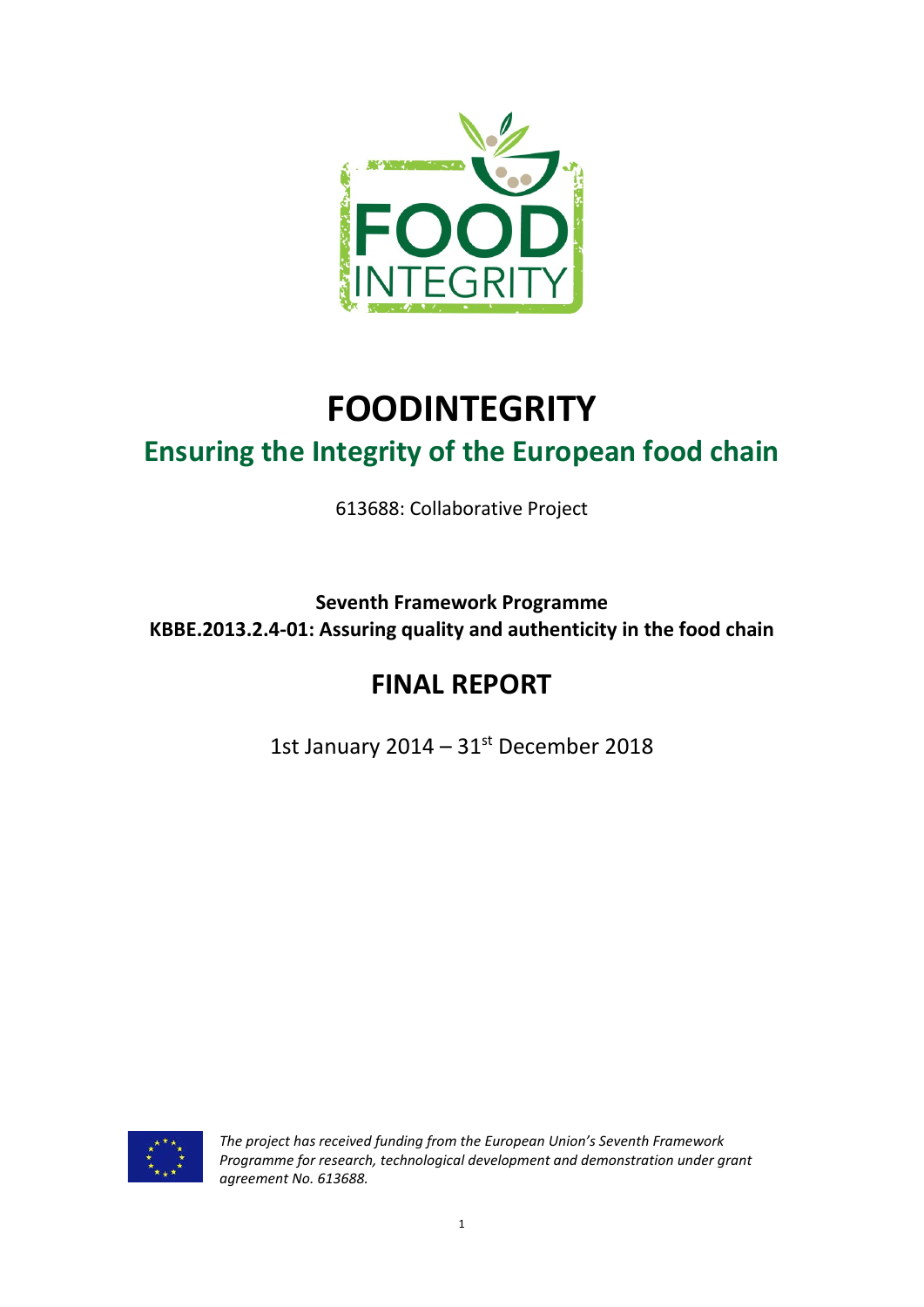# **PROJECT FINAL REPORT**

**Grant Agreement number: 613688 Project acronym: FOODINTEGRITY Project title: ENSURING THE INTEGRITY OF THE EUROPEAN FOOD CHAIN Funding Scheme: FP7**

**Period covered: from 01/01/14 to 31/12/18 Name, title and organisation of the scientific representative of the project's coordinator[1](#page-1-0) : JAMES DONARSKI FERA SCIENCE LIMITED SAND HUTTON YO41 1LZ UK Tel: +44 (0)1904 462545 Fax: +44 (0)1904 462133 E-mail: JAMES.DONARSKI@FERA.CO.UK Project website[2](#page-1-1) address: WWW.FOODINTEGRITY.EU**

<span id="page-1-0"></span><sup>&</sup>lt;sup>1</sup> Usually the contact person of the coordinator as specified in Art. 8.1. of the Grant Agreement.

<span id="page-1-1"></span> $2$  The home page of the website should contain the generic European flag and the FP7 logo which are available in electronic format at the Europa website (logo of the European flag[: http://europa.eu/abc/symbols/emblem/index\\_en.htm](http://europa.eu/abc/symbols/emblem/index_en.htm) logo of the 7th FP: [http://ec.europa.eu/research/fp7/index\\_en.cfm?pg=logos\)](http://ec.europa.eu/research/fp7/index_en.cfm?pg=logos). The area of activity of the project should also be mentioned.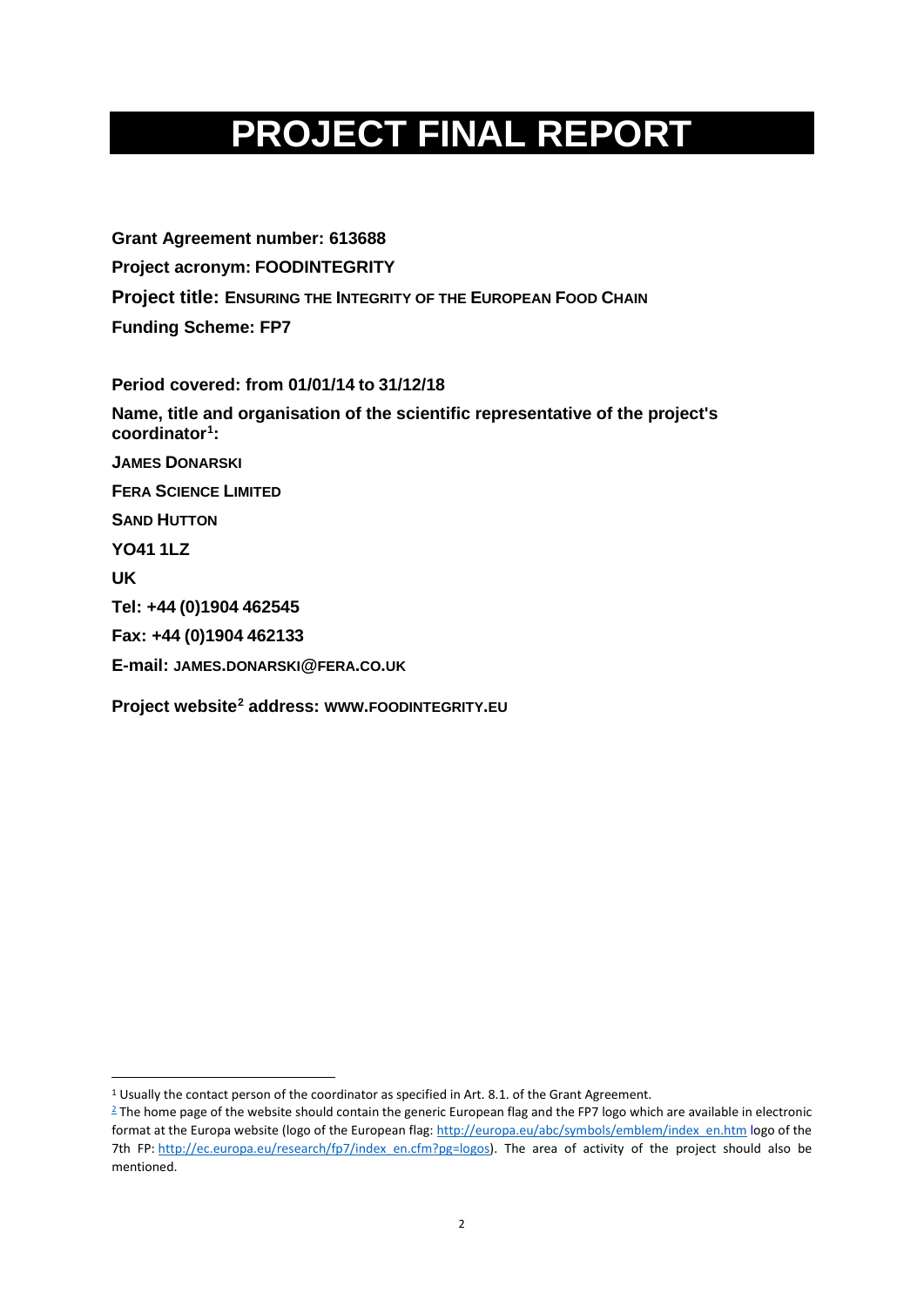#### **Executive Summary**

FoodIntegrity is a 5 year, interdisciplinary project funded under Framework 7, that aimed to assure the integrity of our food. The project comprised 60 participants from EU Member States, China and Argentina. FoodIntegrity was commissioned in 2014 against the background of general erosion of consumer trust regarding the authenticity and provenance claims of food in general and was written during the outbreak of the horsemeat scandal in 2013. The key issues identified at that time were: a clear need to link up the major stakeholders in the agri-food sector, establish sharing of intelligence, data, and best practice; provide rapid fit-for-purpose screening and verification tools; the need to fully exploit past and present work; provide a consolidated research base from which to identify and commission new work, as well as provide a source of expertise to advise on future activities within Horizon 2020, and develop more predictive and preventative measures that can provide stakeholders with an early warning of the integrity of their food being compromised.

FoodIntegrity has recently finished but its legacy remains and in many areas, will be sustained for many years to come. It is viewed by many stakeholders: DG SANTE, DGRTD, DG AGRI, Industry and consumer groups as one of the most successful EU projects in the food space. It has, over its 5year period, successfully brought together a wide range of key actors in the food chain into a common place and exposed them to the state of the art in terms of research outputs, tools and best practice. Over 1400 visitors from over 45 countries have attended the annual conferences and the related satellite events that are now routinely part of *the* primary global conference that focuses on combating food fraud. Such has been the success of the FoodIntegrity "brand" that outside partners are now keen to sustain the conferences into the foreseeable future.

A key part of FoodIntegrity is research and ensuring key gaps in the state of the art are addressed and translated into potential applications. The project has addressed key topic areas that have previously been found wanting, i.e. rapid methods, non-targeted analysis, early warning systems, consumer behaviour, non-analytical approaches, an open source information resource on methods of analysis concerned with authenticating food, and citizen science approaches to detecting food fraud. Furthermore, following detailed gap analysis, the project procured €3M of new research in the areas of: authenticating complex foods, rapid in-situ methods, transparency in the food chain and validation protocols for non-targeted analysis. The project has produced 24 peer reviewed publications to date, with many more in press, 10 videos, user friendly industry guides, infographics, 8 international newsletters that are viewed in over 40 countries, a YouTube Channel, a Network of over 300 members world-wide that can discuss food integrity issues, dissemination workshops/sessions in Europe, China, North and South America, Africa and South East Asia.

FoodIntegrity has made major contributions to policy and standards organisations and related "think tanks" concerned with food authenticity. Its members have contributed to discussions with: DG Agri, DG SANTE, DG MARE, DGRTD, FOOD2030, and the FoodFraudNetwork. In terms of industry it has contributed to discussions within GFSI, ILSI, FIIN, Food & Drink Europe and EuroCommerce. In terms of international standard setting its members have made significant contributions to Codex, CEN and ISO discussions on a common set of terms and conditions for food fraud.

The main impact of FoodIntegrity has been that all stakeholders are now better informed, share best practice, have better networks, better tools, improved methods and systems for addressing food fraud and for improving consumer confidence in the food they eat.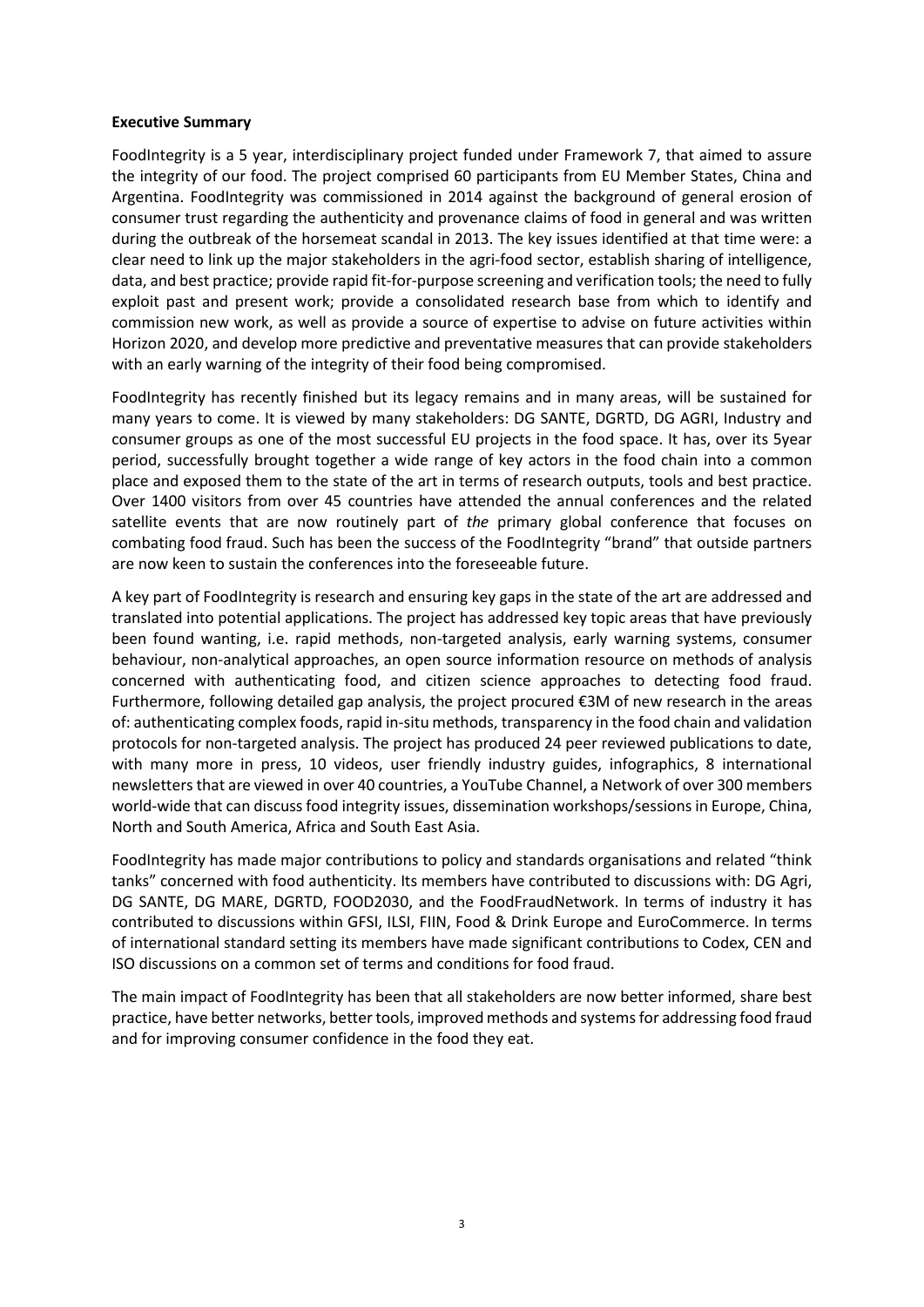#### **A summary description of project context and objectives**

The provision of safe and authentic European food produced to defined quality standards is a key expectation of consumers as well as a key selling point for the European agri-food economy. European food is recognised globally for its high standards of production, labelling and safety. As such it is susceptible to lower quality imitations that seek to exploit the added value that European products have with respect to consumers and the global food market. Counterfeiting of food products has a major detrimental effect on the EU food industry as consumers start to doubt the authenticity of European brands. Whereas food safety within Europe is well coordinated and has a high profile, this is not the case for detection of food fraud or the enforcement of associated legislation. The main stumbling blocks to progress are reluctance to share data/intelligence/reference materials due to concerns from industry about competition, the need to protect the brand specification and the market price, lack of trust in third party understanding of the data and concerns about consumer reaction.

In recent years, consumer preferences for food with declared provenance has led to an increase in the marketing of foods from designated origins/productions and a strengthening of European legislation regarding the labelling of food. As a result, the food industry has become much more engaged in establishing an infrastructure that will assure food authenticity/provenance and is seeking to actively contribute to assuring the authenticity of the food supply. There was is a clear need for an initiative that will link up the major stakeholders, establish data sharing tools and working practices, provide rapid fit for purpose screening and verification methods, exploit past and present work and provide a consolidated research base from which to identify and commission new work, as well as provide a source of expertise to advise on future activities within Horizon 2020. The FOODINTEGRITY project has played a valuable role over the last 5 years in fulfilling that need and delivering a legacy that will help protect future generations from food fraud as well as protecting the added value of the European agri-food economy.

#### **Rationale behind the proposal**

There was a disturbing difference between the number and type of food authenticity and food fraud cases detected and reported by EU enforcement community and compared to the frequency and breadth of issues investigated by the private sector within Europe. There was a worrying information and intelligence gap in this area that is derived from insufficient information sharing between the food industry and the enforcement community leading to undetected food fraud in the European Union. This status quo had to be changed, and FoodIntegrity aimed to contribute to that task. Food authenticity and quality are linked and both can have major implications for food safety. Noncompliance with legislation can range from mistakenly mislabelled items and misdescription of quality claims to sophisticated, malicious and dangerous fraud. Systems and processes are required at the industrial level that can be applied to all areas, i.e. early and rapid detection of non-compliance and link to quality systems. Whereas food supply chain systems contain information on many parameters relating to food items there is no coherent process for integrating food authenticity data into the supply chain or for utilizing the data to assure product integrity.

There is a technology gap between the methodologies made available to industry and enforcement and those used by leading analytical food authenticity research establishments, e.g. the recent step changes in capability with respect to non-targeted analysis have yet to be implemented into enforcement or food production settings. The adulteration of food is usually driven by economic incentives and may, in some instances, be malicious. The significant food safety implications and the associated risks to public health should not be overlooked. Yet in many member states there is a significant gap in food fraud knowledge and intelligence within those agencies responsible for food safety yet some of the most acute food safety incidents arise as a result of food fraud activities. A clear and current example of this is the presence of excessive levels of methanol in illicit and counterfeit spirit drinks, which pose a significant risk to consumers. Food safety agencies need access to horizon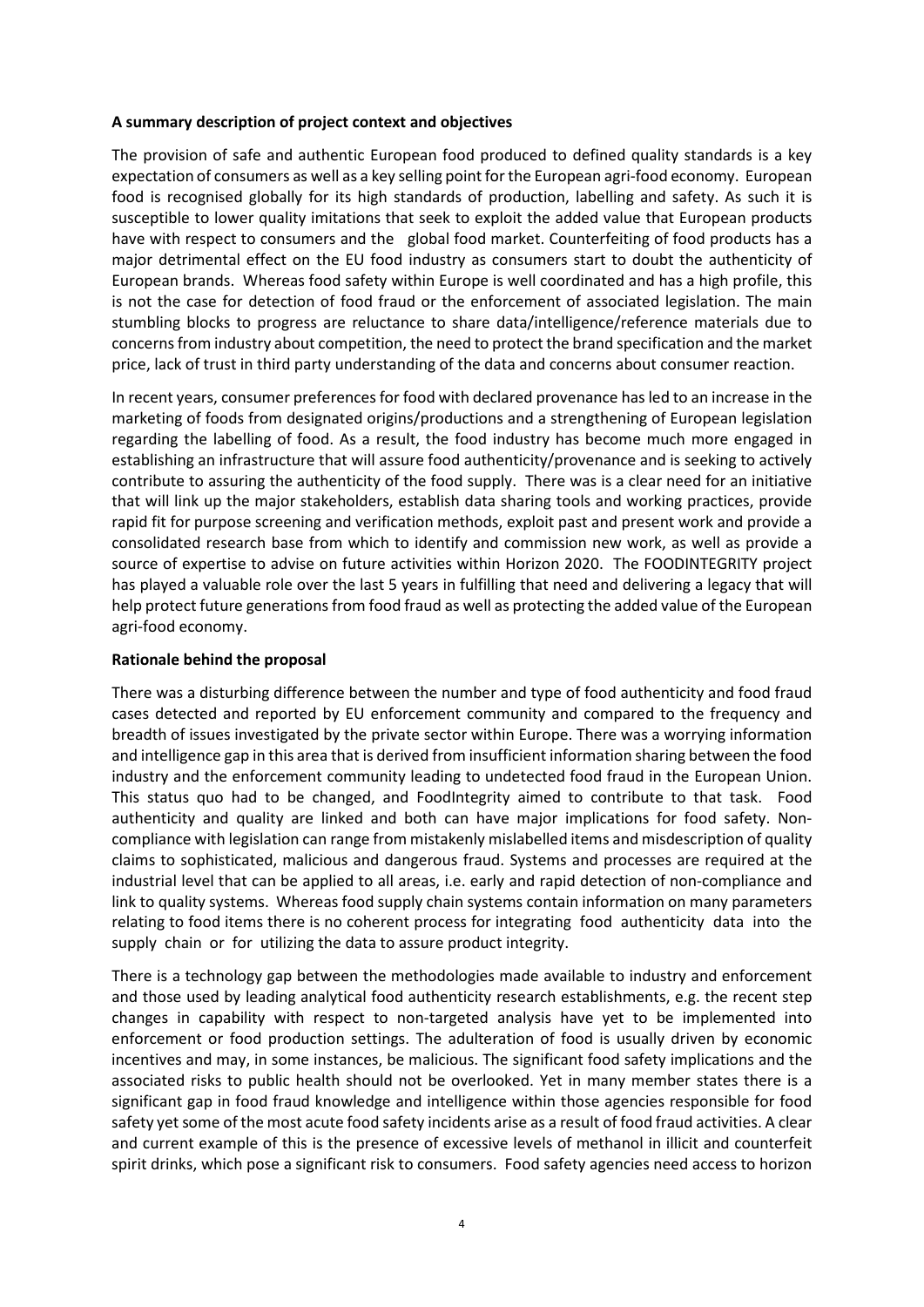scanning capabilities and food fraud intelligence. The key to consumer protection is the bilateral and rapid sharing of information and intelligence about suspected and actual incidences of food fraud and adulteration between the food industry and the enforcement community, without prejudice. Partnerships between government and trade associations should facilitate information sharing and enforce laws and regulations that protect the honest producer. A 'horizon scanning' system is required for identifying emerging food fraud issues by examining correlations between commodity prices and links with levels of fraud and differences between production and traded volumes. This would be a move towards a proactive rather than reactive intelligence led system for the detection of food fraud and would be highly desirable. Whilst commodity adulterant or commodity specific analytical tests are useful, high throughput non- targeted screening methods are the key to moving towards a proactive system that assures the integrity of the food chain, adding value to the agri-food economy and ensuring the quality of the food that consumers eat. Recent opinion suggests that organised crime syndicates are increasingly behind cases of food fraud and adulteration. Consequently, expertise in this specialised area needs to be made available to the major stakeholders involved. Food fraud is constantly evolving and the priorities will inevitably change within the lifetime of this project. A central focal point with extensive capability and knowledge relating to detecting food fraud is required. Food fraud impacts on the food industry and it is essential to have industry engagement to share their expertise and intelligence to ensure the added value of European food is not eroded. It is essential to ensure the integrity of European exports in the face of concerted counterfeiting in any countries and to understand the purchasing behaviour of consumers in the face of such threats to product integrity and to exploit opportunities to develop new export markets for EU food.

#### **Project Objectives**

The aim of FoodIntegrity (FI) is to:

- provide Europe with state of the art and integrated capability for detecting fraud and assuring the integrity of the food chain;
- develop a sustainable body of expertise that can inform high level stakeholder platforms on food fraud / authenticity issues and priorities;
- act as a bridge that will link previous research activities, assess capability gaps, commission research and inform Horizon 2020 research needs.

The FoodIntegrity project will achieve these aims by fulfilling the following specific objectives

- 1. Establish an international network of expertise that will inform regulatory and industry stakeholders about food authenticity issues and inform Horizon 2020 on future research needs.
- 2. Consolidate available information on existing datasets, available methodology and establish a tangible knowledge base that can be interrogated and which will facilitate data sharing between European stakeholders.
- 3. Prioritise research requirements to fill the commodity, method, reference data and intelligence gaps.
- 4. Commission research and development needed to address the gaps.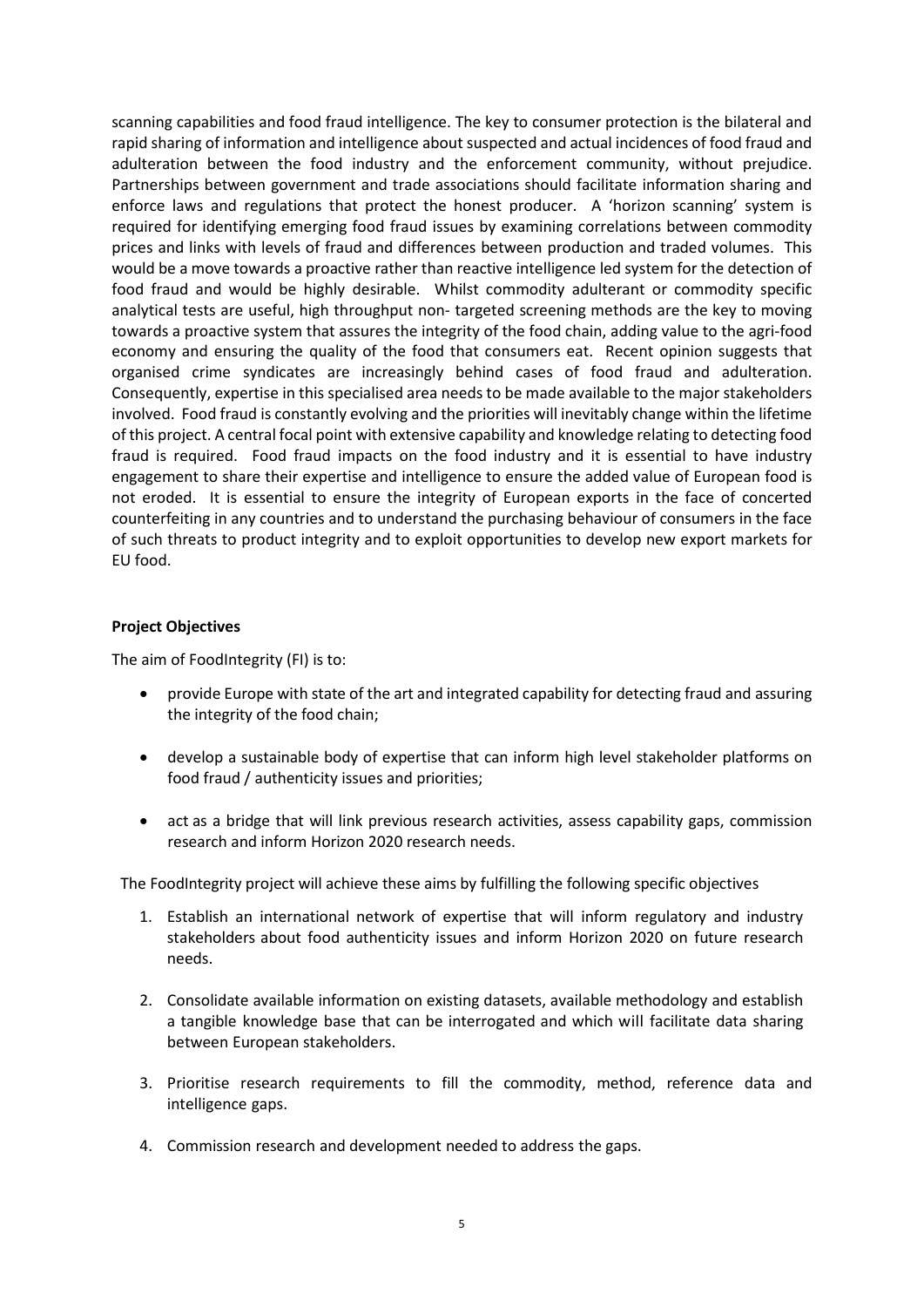- 5. Develop fit for purpose verification methods and systems for three food commodities that are significantly affected by adulteration and fraud (olive oil, spirits and seafood).
- 6. Investigate consumer attitudes and perceptions toward food authenticity and traceability, of European products, in home and emerging markets (using China as a case study).
- 7. Develop and test an early warning system for use by stakeholders that can identify potential food fraud events.
- 8. Provide practical tools and systems that can be integrated into food industry production and supply chains for assuring the integrity of food.

Ensure knowledge transfer of FoodIntegrity outputs and initiatives to the food industry, regulatory, enforcement, research and consumer stakeholders.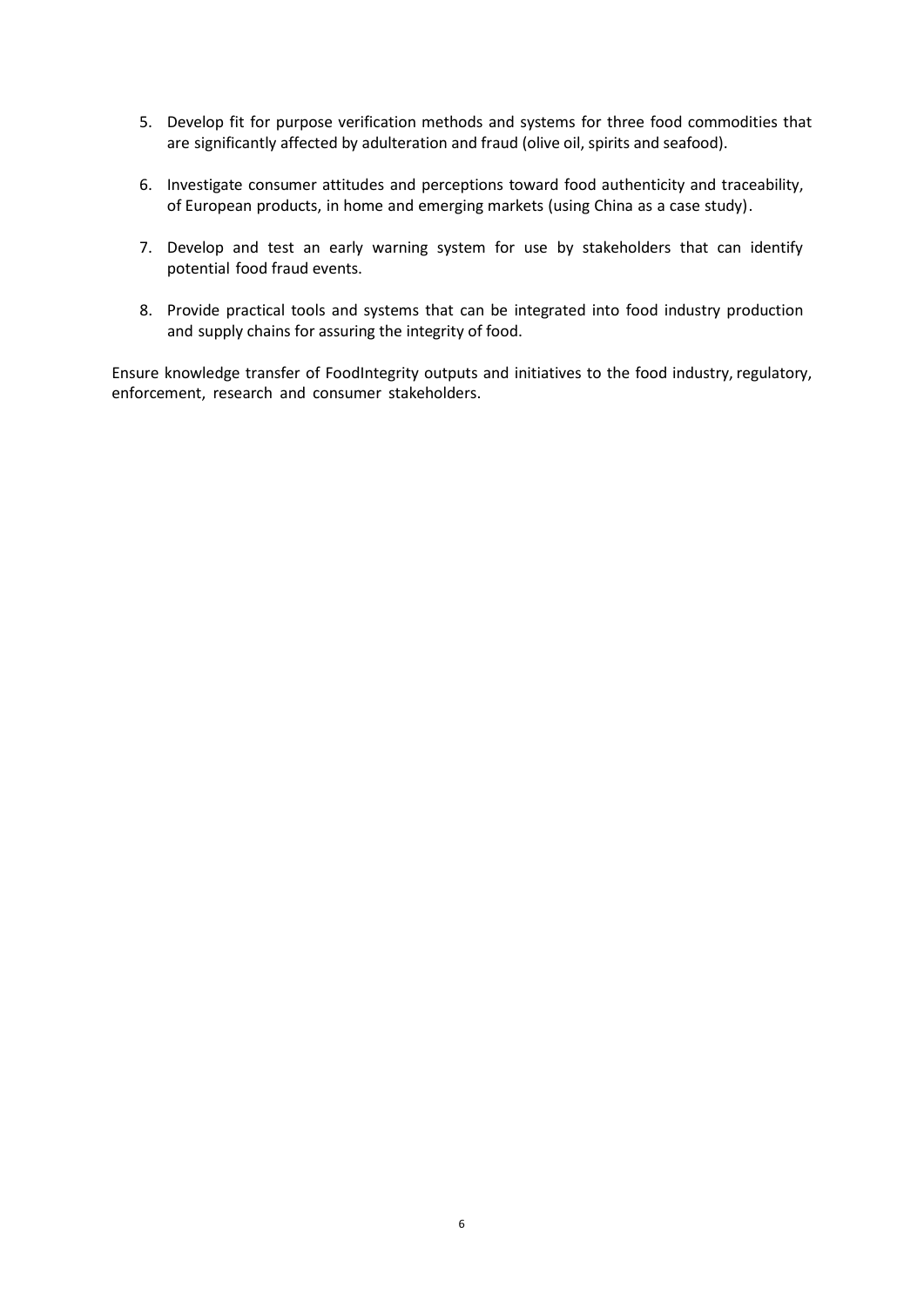#### **Main S&T results/foregrounds**

Some of the S&T results/foregrounds of the project are summarised below:

- A FoodIntegrity network has been established comprising experts and stakeholders on food integrity issues.
- Eight scientific opinions ("white papers") on key scientific issues chosen by stakeholders have been published/submitted/in press in high profile scientific journals and summarised in enduser friendly video/infographics. Another 16 peer reviewed publications published with several more in press
- A user-friendly knowledge open source knowledgebase of information on analytical methods used for authenticity/fraud detection purposes has been produced, beta tested and its sustainability secured through agreed hosting at the new European Commission, European Food Fraud Knowledge Centre at the JRC, Geel, Belgium. It will go live in 2019.
- Comprehensive analysis of gaps in food fraud research undertaken in 2014, 2017 and 2018 the latter outputs will be transmitted to DG Research in order to inform Horizon Europe.
- Transnational study of olive oil regulations and standards around the world together with an assessment of the best methods currently available for detecting geographical origin of olive oil.
- Assessment and technology transfer of rapid methods for authenticating spirit drinks has been undertaken
- Large pan-European citizen science study of fish mis-description in the HORECA sector has been completed and revealed substantial mislabelling in the restaurant sector
- A toolbox linking seafood claims to analytical and paper trail methods has been produced
- A wiki containing news stories on food integrity issues has been developed together with a novel algorithm for collecting news stories on food integrity issues
- A study of Chinese consumers on how they perceive and purchase European food products together with guidance to European industry on how best to market their products to Chinese consumers
- A system for predicting the type of food fraud involved when a food incident occurs together with a fully functioning Early Warning System for predicting food fraud risks
- A range of methods and processes for authenticating of complex foods including a novel method using protein signatures and methodology for tracking markers of composition and stability along the food-production chain
- Use of mobile phone technology to detect species substitution in the fish sector.
- Feasibility study on information sharing and analysis along the food chain to identify emerging food integrity issues, together with the development of a practical system for improving supply chain integrity through data sharing
- The development and validation of a protocol, to process large data sets originated from untargeted analyses
- NIRS microsensors and ICT platforms for ensuring on-site authentication of high added value European foods in a real food industry production system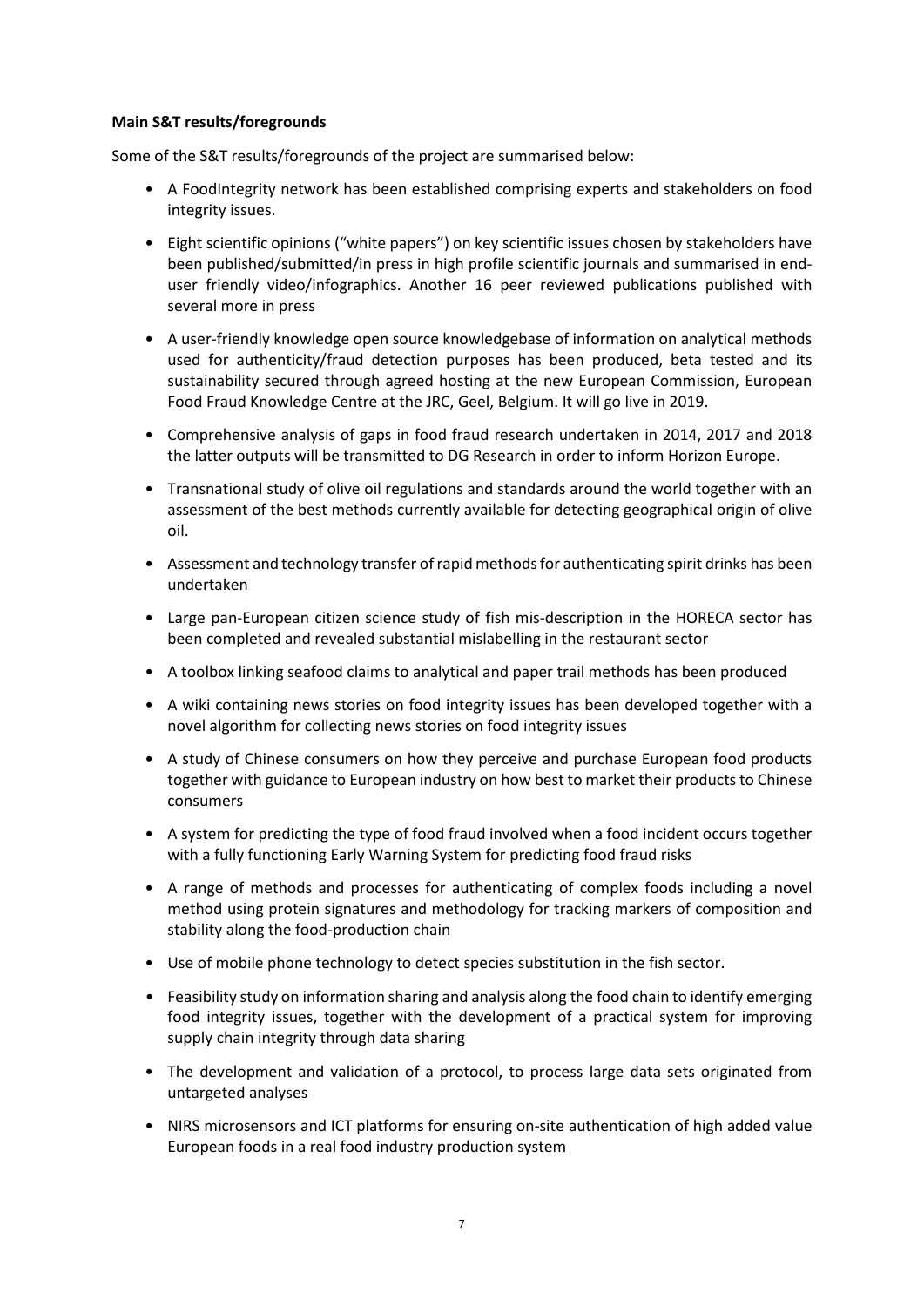- Industry applications in the area of: guides and tools, assessment of rapid methods for application within industry (XRF, hyperspectral imaging, Laser induced breakdown spectroscopy, NIRS, Raman)
- Six major FoodIntegrity dissemination events: York 2014 (150 attendees), Bilbao 2015 (200), Prague (250) and Parma (350), Belfast (200) and Nantes (300)
- 17 workshops and external dedicated sessions (York (2), Bilbao (2), Prague (2), Lodi, Lisbon, Parma (2), Budapest, Belfast, South Africa, Canada, China, Singapore and Nantes) have taken place to discuss key food integrity issues.
- International outreach activities included FI support and presentations for major conferences in China, South Africa, Argentina and Canada.
- In addition, FI participants have presented and contributed to following international organisations/committees: CEN, Standing Committee for Agricultural Research, European Commission lunchtime seminar, Codex, GFSI.
- Publications to date: 8 FoodIntegrity newsletters, 50 publications to date, papers and 20 videos.
- A website which is a central source of information on all aspects of food authenticity

#### **WP specific S&T results/foregrounds**

#### **WP1. Food Integrity Network**

1) The FoodIntegrity Network has brought together producers, distributors, processors, retailers, regulators, researchers, enforcers and consumers into one space. This platform has then been used to form Expert Panels with relevant expertise in specific fraud issues, food commodities, analytical methodologies or other topics as required to develop Scientific Opinions of significance to the 'Food Integrity Global Community' and present/share them with a wider audience.

#### Key Outputs

1) FoodIntegrity Network Portal – The FI Network Portal, hosted on the FI Website is a searchable online platform that stakeholders and experts in the area of food authenticity can sign up to and use.

2) FoodIntegrity Expert Panels - The Expert panels were formed from the FI Network and have fed into: WP2 (Knowledge Base) to identify or help facilitate the sharing of databases of analytical data and information; WP3 (Prioritisation) to help identify what kind of analytical methods need to be developed or what data is missing to detect fraud or to protect industry added value.

3) FoodIntegrity Scientific Opinions - The expert panels (key output No 2) were also formed into authorship groups to draft and publish 8 scientific opinion papers on a range of food authenticity subjects, derived from stakeholder needs/requests. The papers have been published with "open access" in several high impact peer-reviewed food journals.

4) FoodIntegrity Videos – In order to disseminate the complex topics to a wider non-scientific audience, the information in the Scientific Opinions (key output No 3) were converted into videos and animated info-graphics and posted on various social media platforms.

5) FoodIntegrity YouTube Channel – In order to increase the dissemination of the Scientific Opinion videos and animated info-graphics (key outputs 3 and 4) a YouTube channel was created to host these and other video material covering FoodIntegrity conferences, scientific applications, consumer attitudes, industrial integration and food fraud information sharing.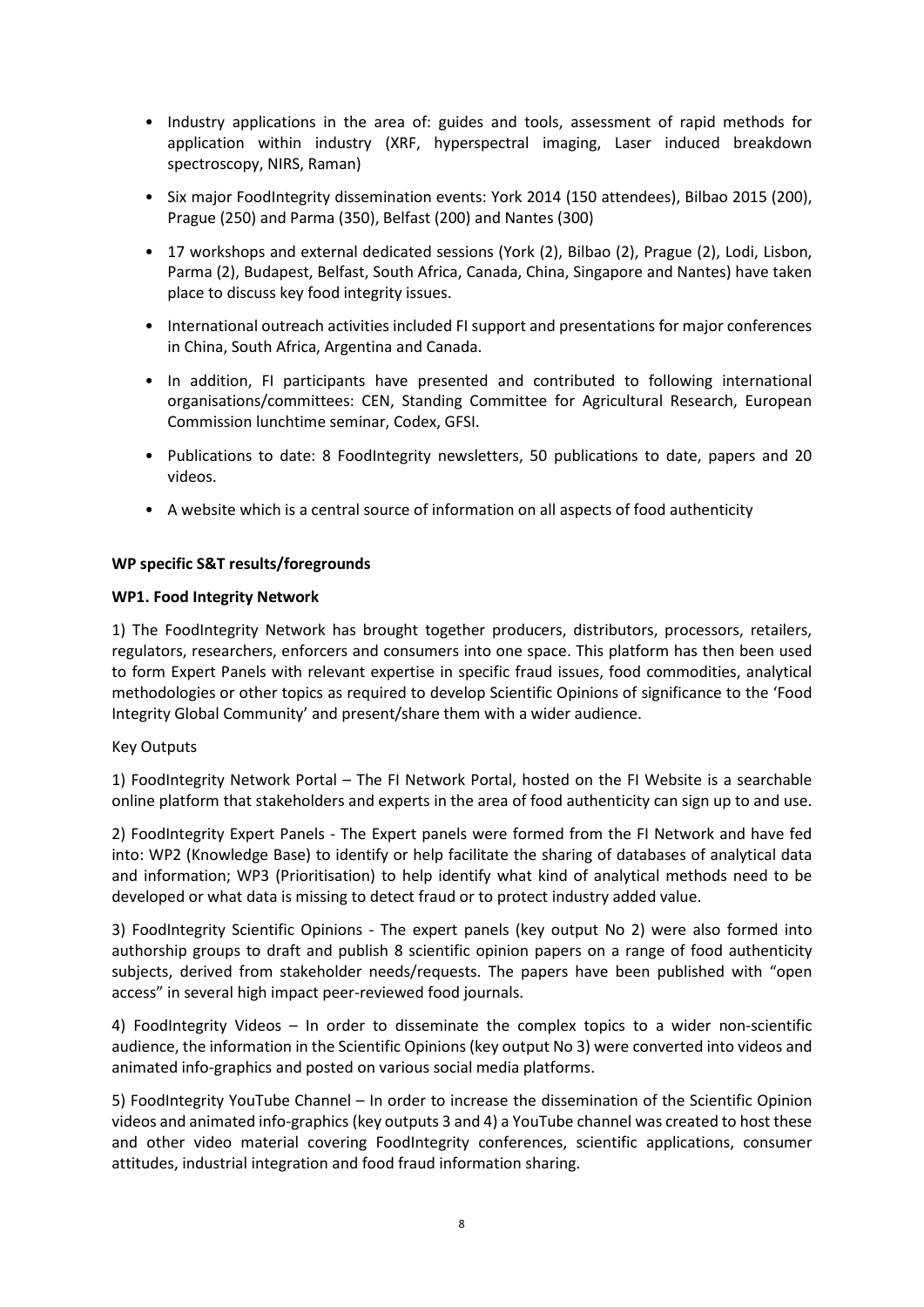6) FoodIntegrity Awareness Raising Seminars/Workshops - WP1 has supported numerous workshops and conferences around the world, providing expert speakers and helping raise awareness of food fraud and food integrity around the world, e.g. Lisbon, Lodi, Brussels, Hungary, South Africa, Argentina

#### **WP2: Knowledge Base**

The FoodIntegrity Knowledge Base is comprehensive tool for use by industry and regulatory authorities linking each food product and its potential integrity issues to appropriate analytical strategies that can be used for food fraud detection or authenticity testing. It allows to identify, easily and rapidly, potential threats to a given food product or ingredient and the existing solutions. The Knowledge Base contains information including the type of the fraudulent practice, the analytical methods available, their use, performance criteria, and links to literature or standards. It contains about 320 entries up to now. A transfer to the European Commission JRC is ongoing and will be completed in the first half of 2019.

# **FoodIntegrity Handbook**

Written by nearly 50 experts in food authenticity, the FoodIntegrity Handbook is intended as a simple, searchable guide to food fraud / food authenticity issues and a perfect complement to the knowledgebase. Each of the food product chapters follows a similar structure. It starts with a general overview of the product, with a short introduction to the industry sector and current standards of identity or related legislation, both in the European Union and on the international level. Food authenticity and the analytical solutions available to address existing concerns are then described in detail for each food product, starting with food fraud problems that are currently facing the food industry or have occurred in the past. Follows a review of the analytical methods used to test for authenticity. In this section care has been taken to highlight those methods that are most commonly used, and in particular, those that are officially recognised.

The FoodIntegrity Handbook deals with a wider range of food products: eggs, nuts and seeds, spices, wines, spirit drinks, tea, flavourings and gelatine, in addition to the main food commodities: cereals, coffee, dairy products, fish and meat products, fruit juices, honey, oils and fats. It is accessible freely on the web, chapter by chapter or as a whole.

# **Standard for consistent reporting, comparison and integration of analytical data**

A document has been produced that establishes a set of guidelines for the production and use of authenticity data. It includes minimum requirements for meta-data used for the interpretation of analytical results and for a good common understanding among food authenticity researchers. These guidelines comprise 3 sections:

- 1. General guidelines (experimental design, sampling plan, sample pre-treatment, etc.),
- 2. Technique specific guidelines.
- 3. Framework for multivariate models.

# **WP3 Gap analysis**

Food integrity research needs were identified and prioritized by consultation of various groups of stakeholders. Some of the topics were addressed in the FoodIntegrity project, when they became the aim of one of the new work packages after the initial year of the project. Others and emerging needs led to three research themes that were identified as important areas of future food integrity research: Fraud prevention, methods and information to consumers. Each theme comprised five topics. This strategic research agenda provides funding bodies and researchers with a systematic framework to address future food integrity research. The strategic research agenda was presented in the future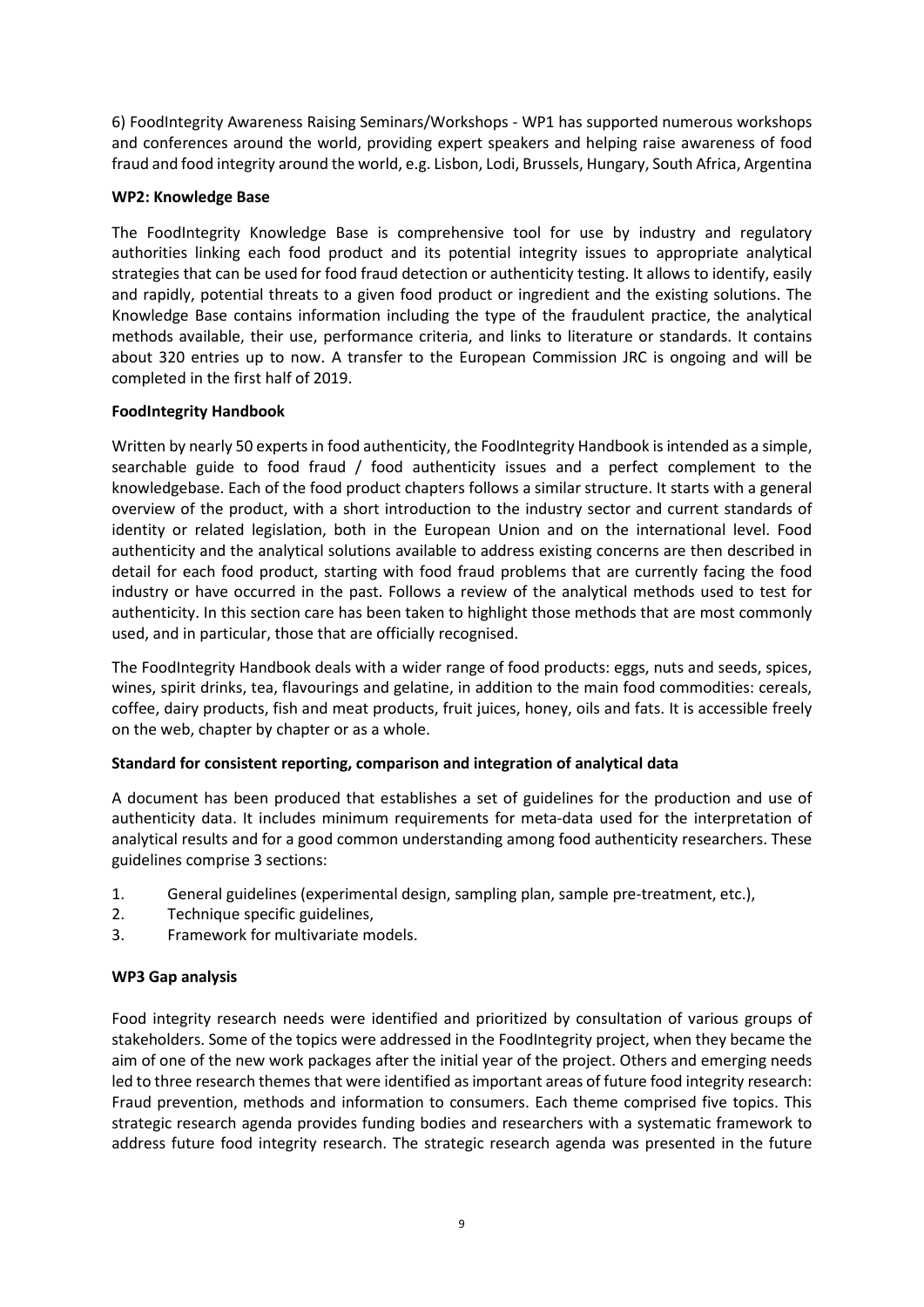requirements session at the 5th FoodIntegrity conference in Nantes (2018) and will be forwarded to DGRTD to inform Horizon Europe.

1) Report: Food Integrity gap identification leading to procurement – the initial gap analysis

Between March 2014 and December 2014, research gaps were identified and prioritised to guide the procurement of new research sub-projects as part of the Food Integrity project. Identified research gaps were collated, with the ten most frequently mentioned gaps subsequently being prioritised by a group of expert stakeholders at a workshop in Brussels that featured a range of stakeholders, e.g. DG AGRI, SANTE, RTD, Nestle. The prioritisation resulted in a list of four gaps which were reformulated into broad topics and were further demarcated by the Management Committee of Food Integrity to make them suitable as research topics for procurement.

2) Report: Food integrity future research needs

This report described a mixed methods approach to identify existing and future food integrity knowledge gaps. Some of the gaps identified in the initial gap analysis have been included for research in the EU project FoodIntegrity. The remaining/emerging food integrity research needs can be divided into three main themes: Fraud prevention, methods and information to consumers. The results show that the priority research needs for the theme fraud prevention are: Fraud risk analysis; non-analytical prevention tools; and food fraud prevention integration in Food Safety Management Systems. With regard to the theme fraud detection methods, the priority research needs are rapid fraud detection tools; methods harmonization; and authentication of complex foods. Regarding the theme information to consumers, methods to provide the information needed by consumers and to increase consumer confidence also remain a priority. These identified remaining and emerging research needs provide funding bodies and researchers with a systematic framework to address future food integrity research.

#### **WP4 Olive oil**

The workpackage on olive oil addressed the current problems relating to this food product such as the heterogeneity of regulation, new tools for quality control, and the implementation on non-targeted methods in specific analytical problems. In the latter, we have studied the geographical identification, which is gaining importance, this authenticity issue being not addressed in the current standard methods defined in the European Union regulations and International Olive Council regulation. We have reviewed all the work carried out in past projects and we have planned the work as a continuation of those. In addition, we have established a procedure of evaluation of results to be reproduced in further works since the geographical identification needs future research to propose improvements in the methodology. The re-organization of the extensive information on olive oil was considered to be a critical part to identify research needs and to plan future works properly. A particular attention was given to heterogeneity in regulation since it causes many problems in international transactions. All this organized information and the results of a survey is being useful in current discussion on olive oil chemistry.

#### **Key outputs**

1) A knowledge base on the current situation of the olive oil market: this knowledge base includes a descriptive account of different olive actors' sensitivities to aspects as traceability, quality, PDO certification and analytical challenges. This knowledge base represents the current situation of cultivars and olive oil groves in different producing areas, including new producing countries (Chile, Argentina, etc.).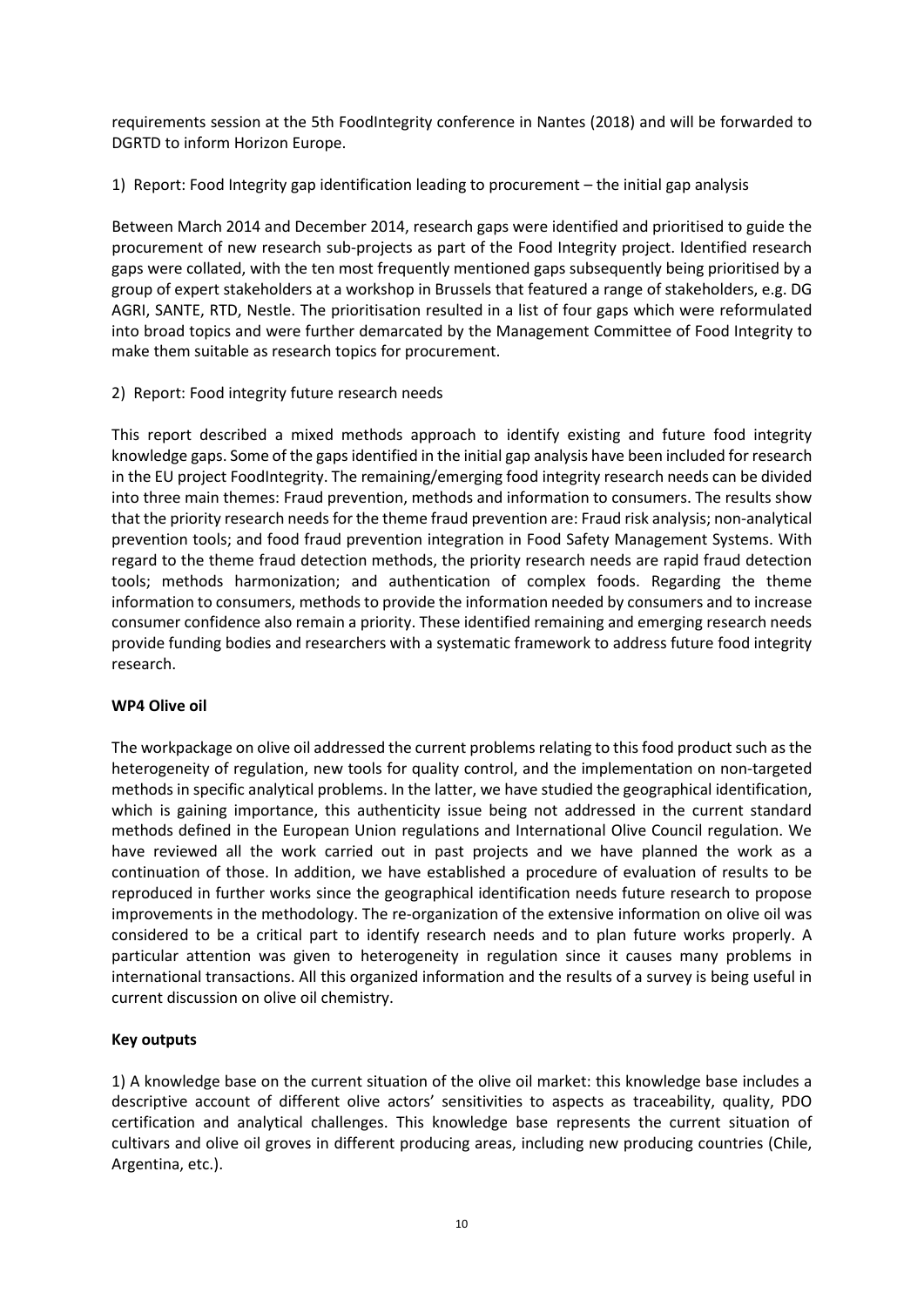2) Evaluation of the utility of rapid techniques (non-targeted) in the particular application of geographical traceability of virgin olive oil: Clear conclusions have been extracted from a systematic intercomparison work by analysing the same samples with different methodologies. The techniques tested in this work were 13C-NMR, 1H-NMR, Raman, IRMS, FTIR, NIR, PLS-DA/LDA, U-HPLC-HRMS/MS, OPLS-DA.

3) A critical review of trade standards inside and outside EU has been produced. One of the current problems of olive oil market and international transactions is the heterogeneity in regulation. Therefore, it was necessary to identify and analyse the differences in the norms from the main regulation bodies around the world. For this critical review, the current trade standards from different national and international bodies were cross-tabulated and compared with the assistance of stakeholders for a better comprehension. The results have been published in a SCI journal, Grasa y Aceites: García-González et al., A study of the differences between trade standards inside and outside Europe, Grasas y Aceites, 68, 1-22, 2017 (DOI: http://dx.doi.org/10.3989/gya.0446171).

4) A report on the applicability of selected volatile markers of sensory defects to assess virgin olive oil quality. Thus, once the volatile markers were selected according to previous works, SPME-GC-MS/FID was applied at industrial scale with 48 real samples of virgin olive oil qualified with different sensory designations: Extra-virgin (without any detectable sensory defect), virgin (with slightly detectable sensory defects) and ordinary virgin or with manifest sensory defects.

5) A guideline for validating qualitative methods including statistical analysis. This guideline has been written by extracting the conclusions from the work of validating a method for geographical identification of virgin olive oils, although the guideline is applicable to any methodology with a quality response (binary answer, yes/no). This guideline has the aim of helping analysts to choose the best validation procedure that guarantees the robustness of the method for a well-defined objective**.**

# **WP5 Core Project Spirit Drinks**

The Spirit Drinks Work Package has achieved significant advances in the development of tools, methods, resources and collaborative efforts to tackle spirit drinks fraud.

# **Key outputs:**

- **Over 25 technology solutions investigated** as to their suitability for spirit drinks authentication. Particular successes include:
- the employment of highly portable UV-Vis spectrophotometers for the screening of the illicit addition of sugars to spirits;
- the successful use of highly portable pH and conductivity pens for identification of inadequately matured spirits or spirits diluted with non-deionised water respectively,
- the demonstration of the benefits (and drawbacks) of traditional laboratory equipment in more portable formats (transportable ESI-MS, GC-MS and low field NMR),
- increased speed, sensitivity and specificity in the analytical measurement of maturation related congeners (used to identify inappropriately matured counterfeit products), and;
- proof that Raman handheld spectrophotometers have the potential to authenticate spirit brands and identify illicit alcohol markers through bottle.

All of these advances have been either been employed within the industry or further developed post project work.

• **Identification of new analytical markers for spirit drinks fraud**. This includes illegal flavourings and flavouring carriers within certain spirit drinks. Within the Scotch Whisky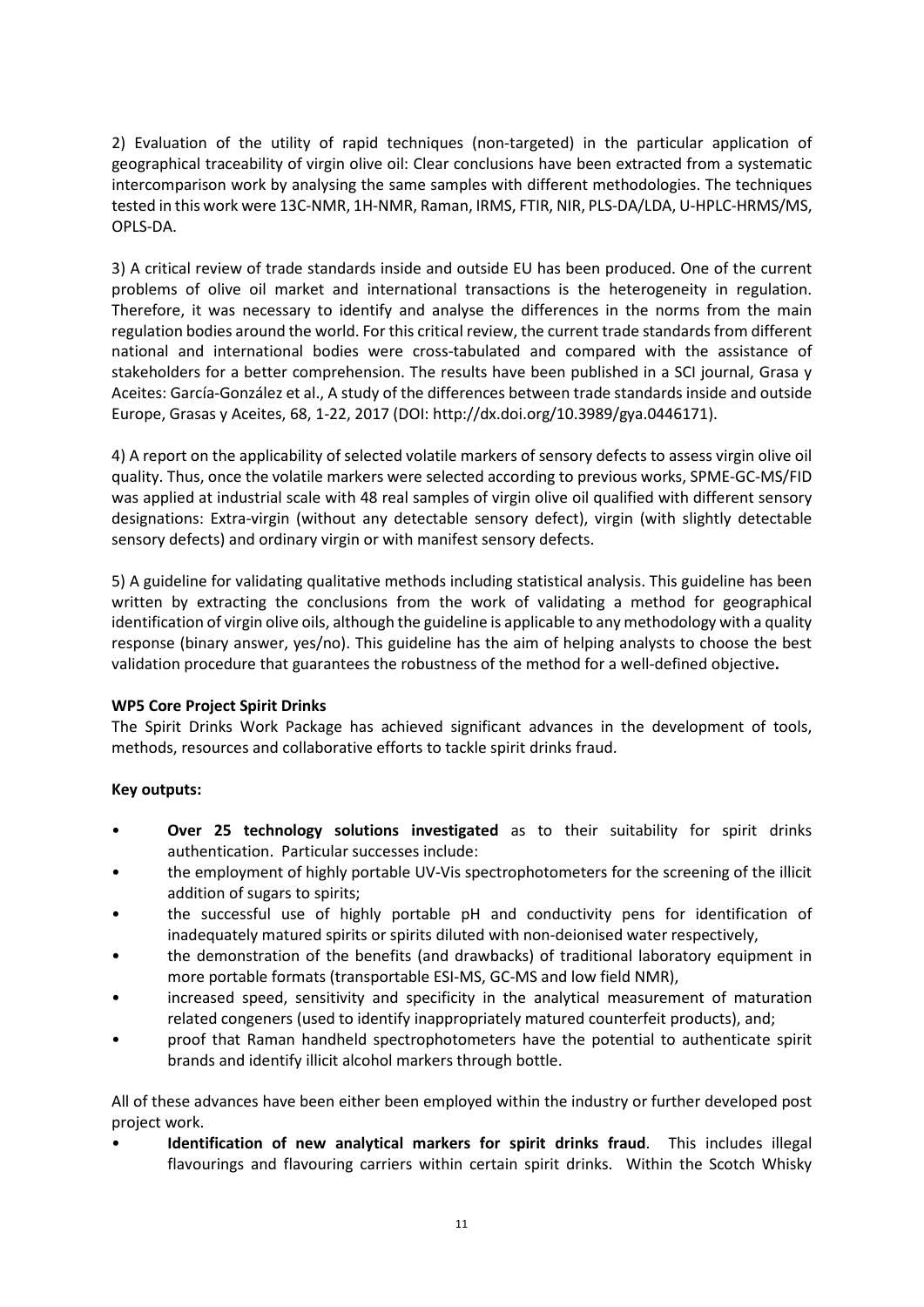Research Institute (SWRI) these have been adapted into a routine method for spirit authenticity.

- **Identification of standard analysis methods for spirit drinks authenticity**. These were consolidated following a large stakeholder survey. This list informed the analytical methods recorded for spirit drinks authentication within the FoodIntegrity Knowledge Base (on behalf of Work Package 2) and also formed the basis for the chapter on Spirit Drinks within the FoodIntegrity Handbook.
- **Development of online training resource tools for spirit drinks authentication**. These include guidance documents, corresponding presentations for external training opportunities and supplementary information (e.g. a bibliography of papers detailing spirit drinks authentication techniques).
- **Creation of Spirit Drinks Authenticity Website** (password protected) situated on the FoodIntegrity website. This is designed for storage of outputs from the project, including application notes, papers, reports, presentations and resource training tools.
- **Creation of a Spirit Drinks Authenticity Network** with over 200 members.

#### **WP6 - Reduce product misdescription in the seafood sector**

#### **Key outputs**

Title: Seafood sampling and analysis report, D6.2

Description: The report outlines a citizen science experiment where volunteers collected 282 samples from 179 mass caterers in 23 European countries; this included around 90 different fish species. The DNA of the samples were analysed to see if the stated species was the same as the actual species. For 73 out of the 282 samples there was a mismatch between the stated species and the actual species. 26% misrepresentation of species in the mass catering sector is in line with similar investigations undertaken elsewhere, and this is one of the bigger investigations and biggest data sets of this type.

#### Title: Seafood misdescription database, D6.3

Description: The reporting of seafood misdescription incidents was originally meant to be based on manual input from correspondents. However, in collaboration with other projects with similar goals running in parallel (in particular http://www.authent-net.eu/), this task was significantly extended. A set of food fraud related keywords was developed, and a web crawler was developed which runs once a day, collecting stories online which match the keywords. Initially the web crawler had around 50% success rate when it came to identifying news stories relating to food fraud, and subsequent manual classification of stories into relevant / not relevant was needed. Because of machine learning functionality related to feedback from the relevant / not relevant classification, this success rate has gradually increased to around 90%, and at the time of writing more than 3200 misdescription incidents have been identified, around 600 of them related to seafood. The web crawler will be maintained and will run for several years after the project has finished, and the misdescription incidents can be found at the Food Authenticity Research Network Hub (FARNHub) available at http://farnhub.authent.cra.wallonie.be/news/index.

Title: Toolbox linking seafood claims to analytical and paper trail methods, D6.4 (incorporating D6.1, Seafood claims ontology)

Description: Food fraud is when someone intentionally causes a mismatch between the statement or claim made about a food product and the actual food product characteristics. This report brings together these two components; the statements or claims on one hand, and the methodologies for investigation and verifying the claims on the other hand. All typical claims related to seafood products are enumerated in D6.1. In D6.4, methodologies for verifying the claims are outlined; both analytical methods and paper trail methods. Analytical methods include analysis of morphological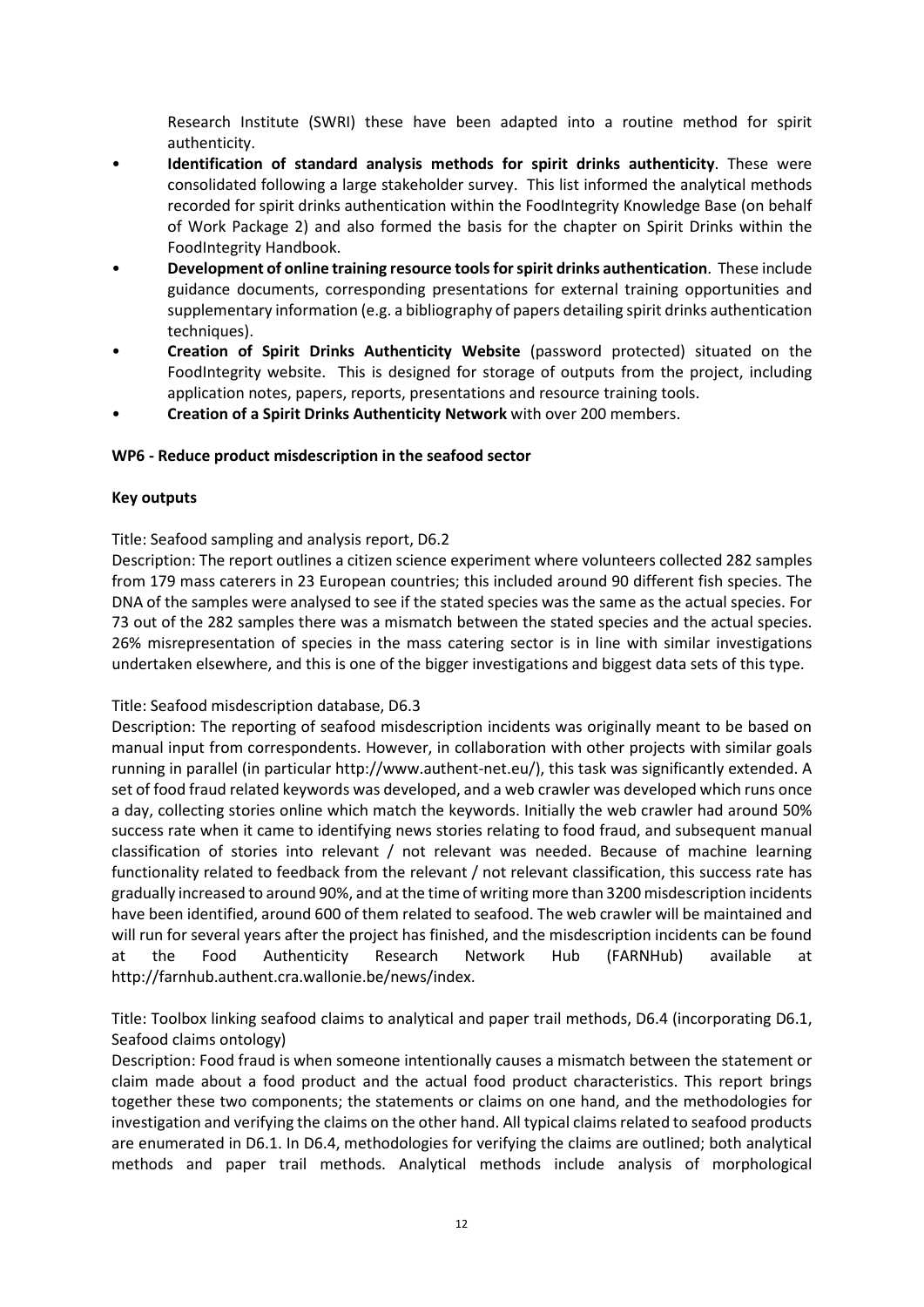characteristics, protein analysis, lipid analysis, DNA methodologies, and stable isotope analysis. Paper trail methods include material flow analysis and input-output analysis, as well as applications of traceability principles, blockchain technology, and Benford's Law.

Title: CWA 17369, Authenticity and fraud in the feed and food chain - Concepts, terms, and definitions Description: This is a low level, voluntary European standard (a CEN Workshop Agreement (CWA)) which provides a clear, unambiguous, and consistent definition of key concepts and terms related to food fraud, including the terms "authentic", "record tampering", "product tampering", "adulteration", "addition", "substitution", "removal", "dilution", and the term "food fraud" itself. Delivering this standard was not an explicit objective in the FoodIntegrity project, but the content of the standard was very much built on the work done in WP6 (and the WP6 leader also led the CWA 17369 development process); in particular, the ontology development in D6.1 and the keyword development in D6.4.

#### **WP 7: Consumer Awareness**

The central objective of WP7 was to investigate consumer' attitudes and perceptions on food authenticity and traceability of a few selected products coming from Europe (infant formula milk, Scotch whisky and Olive oil) and to formulate recommendations to European companies which export food products regarding authenticity and traceability. The goal was to better understand the expectations and attitudes of consumers with regards to European food products, and to identify future market potential and niche markets for European products. The WP used a combination of qualitive and quantitative methodologies to reach its objectives. Initial stakeholder interviews were conducted in China to inform the development of consumer research instruments. An initial 'exploratory consumer study in China' aimed to identify Chinese consumer perceptions and attitudes towards selected food products from Europe, in particular in relation to attitudes related to authenticity and traceability. Six focus groups were held in three cities, Beijing, Guangzhou and Chengdu. A sub-sample of the focus group participants participated in repertory-grid and laddering interviews, conducted to better understand the psychological factors underpinning attitudes towards the 3 product groups. A quantitative consumer survey and choice experiments were used to identify consumer's preferences and willingness to pay for high quality and authentic EU products, and identify promising communication strategies regarding the authenticity of EU products. N=1000 participants from three Chinese cities (Beijing, Guangzhou and Chengdu) were included in the survey study. The results were validated through stakeholder interviews, and a set of 'stakeholder recommendations' will draw together the outcomes of the empirical work and provide marketing recommendations aimed at improving consumer information and trust in high quality and sustainable products tailored to the Chinese market.

Taken together, the results indicated that the occurrence of potential, or actual, negative public health impacts are not a precondition for the discovery of food fraud within the food supply chain to reduce have negative impacts on consumer trust and confidence in food chain actors and governance structures designed to mitigate the risks of food fraud. The discovery of food fraud acts as a signal to society that food safety and quality of foods and ingredients at all stages of the in the food supply chain is not secure. In addition, fraudulent behaviour may occur at all stages of the supply early in the supply chain, and relate to important consumer concerns which are difficult to verify unless effective and transparent traceability systems are implemented. For example, animal feed which has been conventionally produced may be fraudulently labelled as organically produced, or identified as being associated with shorter supply chains than is the case, in response to consumer demand. Persistent incidents of food fraud in China have resulted in low levels of consumer trust in the authenticity and safety of food that is domestically produced. We examined the relationship between the concerns of Chinese consumers regarding food fraud, and the role that demonstrating authenticity may play in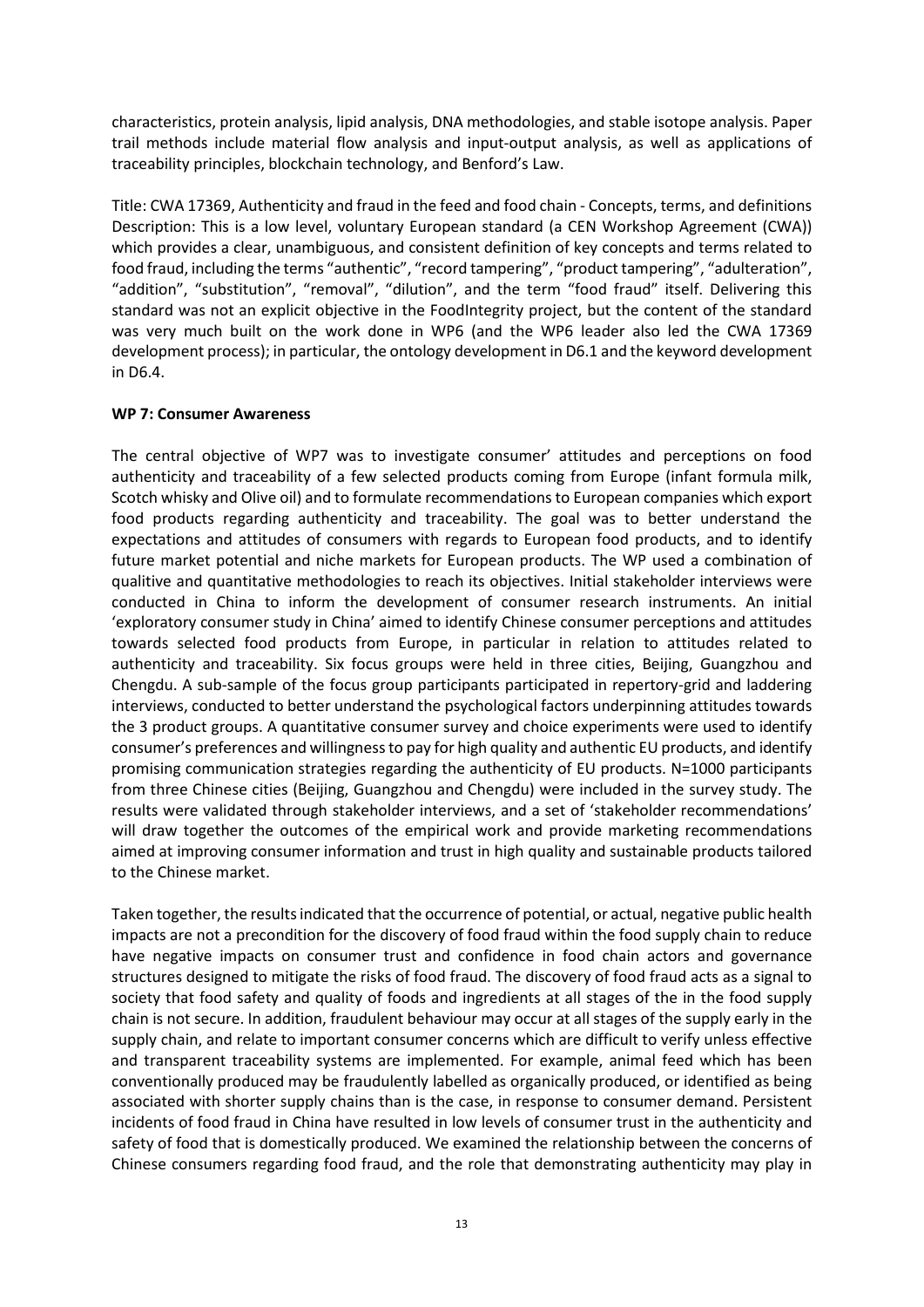relieving those concerns. A systematic review of European attitudes was also conducted. Chinese consumers perceive food fraud to be a hazard that represents a food safety risk. Structural trust (i.e. trust in actors and the governance of the food supply chain) was not a significant predictor of attitude and intention to purchase authenticated food products. Consumers were shown to have developed 'risk-relieving' strategies to compensate for the lack of trust in Chinese food and the dissonance experienced as a consequence of food fraud. Indexical and iconic authenticity cues provided by food manufacturers and regulators were important elements of product evaluations, although geographical differences in their perceived importance were observed. The results from the European literature review suggested that similar attitudes were held by Europeans although further research is required to confirm this. Targeted communication of authenticity assurance measures, including; regulations; enforcement; product testing; and actions taken by industry may improve Chinese consumer trust in the domestic food supply chain and reduce consumer concerns regarding the food safety risks associated with food fraud. To support product differentiation and retain prestige, European food manufacturers operating within the Chinese market should recognise regional disparities in consumer risk perceptions regarding food fraud and the importance of personal risk mitigation strategies adopted by Chinese consumers to support the identification of authentic products. Targeted communication of authenticity assurance measures, including; regulations; enforcement; product testing; and actions taken by industry may improve Chinese consumer trust in the domestic food supply chain and reduce consumer concerns regarding the food safety risks associated with food fraud. To support product differentiation and retain prestige, European food manufactures operating within the Chinese market should recognise regional disparities in consumer risk perceptions regarding food fraud and the importance of personal risk mitigation strategies adopted by Chinese consumers to support the identification of authentic products.

# **Key outputs**

Papers in refereed Journals see attached Main S&T supporting document

1. Kendall, H., Naughton, P., Kuznesof, S., Raley, M., Dean, M., Clark, B., Stolz, H., Home, R., Chan, M.Y., Zhong, Q. and Brereton, P., and Frewer, L.J. 2018. Food fraud and the perceived integrity of European food imports into China. PloS one, 13(5), p.e0195817.

2. El Benni, N., Stolz, H., Home, R., Kendall, H., Kuznesof, S., Clark, B., Dean, M., Brereton, P., Frewer, L.J., Chan, M.Y. and Zhong, Q., 2019. Product attributes and consumer attitudes affecting the preferences for infant milk formula in China–A latent class approach. Food Quality and Preference, 71, pp.25-33.

3. Kendall, H., Kuznesof, S., Dean, M., Chan, M.Y., Clark, B., Home, R., Stolz, H., Zhong, Q., Liu, C., Brereton, P. and Frewer, L., 2019. Chinese consumer's attitudes, perceptions and behavioural responses towards food fraud. Food Control, 95, pp.339-351.

4. Paper in preparation

Spence, M., Stancu, V., Kendall, H., Kuznesof, S., Chan, M-Y; Frewer, L.J.; Stolz, H., Home. R., Brereton, M, Zhong, Q. and Dean, M. (in preparation). Chinese consumers' cognitions with regard to inauthentic food and food traceability: a laddering study (in preparation).

5. Kendall, H., Clark, B., Rhymer, C., Kuznesof, S, Brereton, P. Frewer, L.J. (in preparation). A systematic review into European consumer perceptions of food and authenticity.

6. Frewer, L.J., Brereton, P. et al. (in preparation). The food integrity project; What have we learned about prevention of food fraud. This paper provides and overview of the impacts of research conducted within the food integrity project.

#### **WP8 Early Warning System**

The goal of WP8 was to build a framework to enable assessment of probability of fraud in food chain/s and implement it in a user-friendly tool (Food Fraud early wArning systEM: FRAME-Fraud). The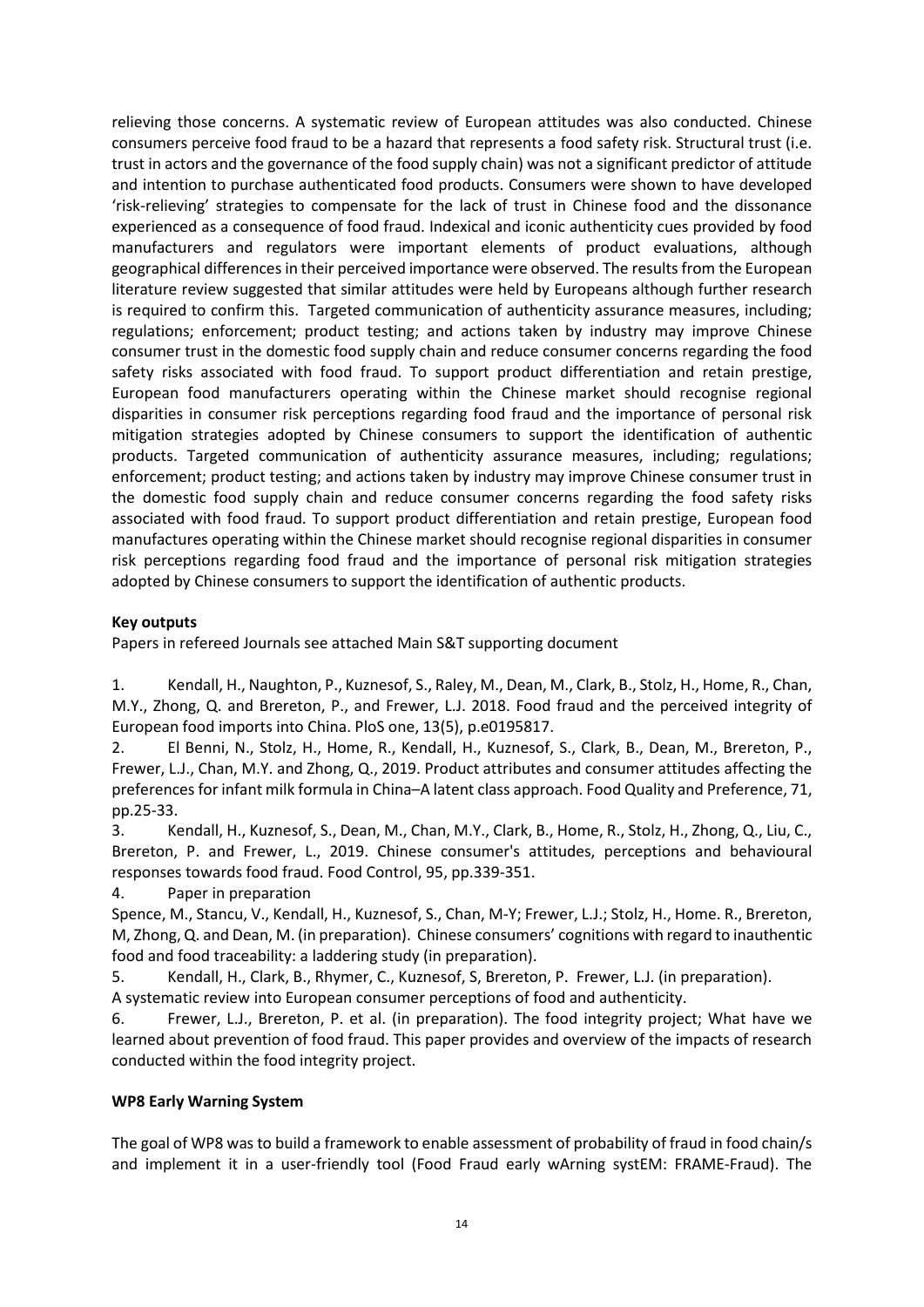component parts of the system are a text mining tool that identifies reports of food fraud based on the European Media Monitor, an Early warning system that identifies anomalous commodity trading patterns and Bayesian Networking based tool that predicts likely food fraud scenarios based on commodity type.

#### **Key outputs**

Text mining tool for identification of reports of Food Fraud based on the European Media Monitor.

The infrastructure provided by the European Media Monitor (EMM), was used to develop a food fraud tool (MedISys-FF) that collects, processes and presents food fraud reports published world-wide in the media. MedISys-FF is updated every 10 min 24/7. Food fraud reports were collected with MedISys-FF for 16 months (September 2014 to December 2015) and benchmarked against food fraud reports published in Rapid Alert for Food and feed (RASFF), Economically Motivated Adulteration Database (EMA) and HorizonScan. The results showed that MedISys-FF collects food fraud publications with high relevance >75% and the top 4 most reported fraudulent commodities in the media were i) meat, ii) seafood, iii) milk and iv) alcohol.

Early Warning System for identification of anomalous food commodity trading patterns

A novel food fraud Early Warning System (EWS) methodology for smart surveillance of international food supply chains was developed. This methodology was based on the concept of monitoring a large set of socio-economic, and related variables/indicators to detect anomalies in the food supply chain that can be a sign of emerging risks and fraudulent activities. Machine learning algorithms were used to process data and test the presence of anomalies using reference statistical distributions. Alerts are generated on commodities using the Harmonized Commodity Description and Coding System (HS Code).

#### **Bayesian Networking based tool that predicts likely food fraud scenarios.**

A system was developed to predict the expected food fraud type for imported products for which the product category and country of origin were known in order to target enforcement activities. For this purpose, a Bayesian Network (BN) model was developed based on adulteration/fraud notifications as reported in the Rapid Alert System for Food and Feed (RASFF) in the period 2000–2013. In this period 749 food fraud notifications were reported and were categorised in 6 different fraud types (i) improper, fraudulent, missing or absent health certificates, (ii) illegal importation, (iii) tampering, (iv) improper, expired, fraudulent or missing common entry documents or import declarations, (v) expiration date, (vi) mislabelling. The data were then used to develop a BN model. The constructed BN model was validated using 88 food fraud notifications reported in RASFF in 2014. The proposed model predicted 80% of food fraud types correctly when food fraud type, country and food category had been reported previously in RASFF. The model predicted 52% of all 88 food fraud types correctly when the country of origin or the product-country combination had not been recorded before in the RASFF database.

# **WP10 Industry Integration**

The workpackage has made a range of contributions to the project, assessing the value to industry of a range of FoodIntegrity outputs and contributing an industry input into S&T developments in many WPs in the project (e.g. co-author of two scientific opinions, contribution to the knowledgebase & Handbook WP2, Early Warning System WP8, WP18, WP20). In addition, it has produced the following WP specific Science & Technology results/foregrounds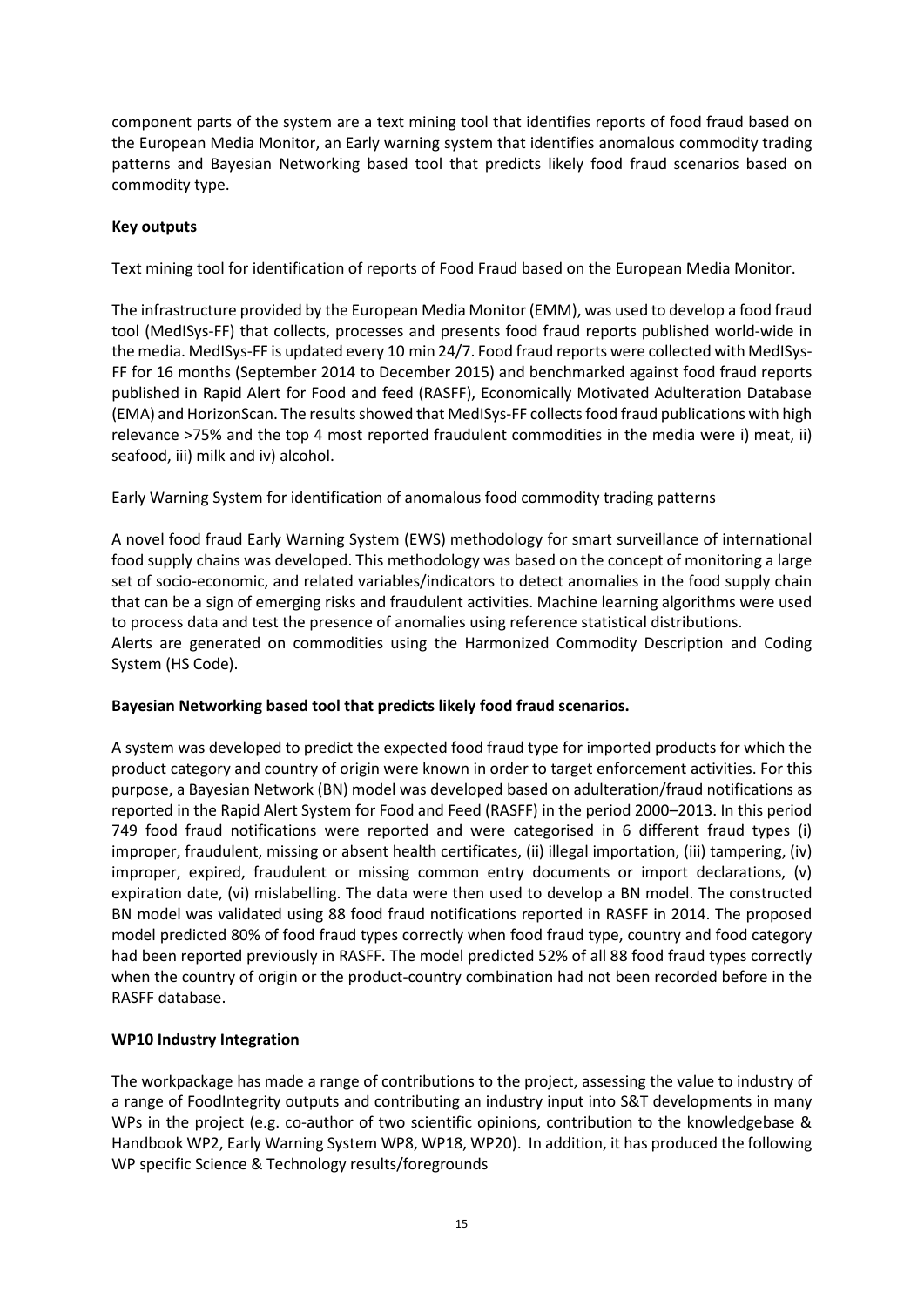1) Integration into databases from industrial perspective

Collected, selected and combined relevant information from either a number of different areas (vendor assurance, quality assurance, purchasing department, R&D, etc…) or a number of suppliers/co-packers along many different supply chains.

2) Recognition by normalisation/standardisation bodies of isotopic limits for the authenticity of tomato sauce, citrus juices and PDO hard cheeses.

3) "Testing on the field" of both confirmatory and high-throughput screening methods

Execution of the "testing on the field" of both confirmatory and high-throughput screening methods:

- Non declared enzymes in flours by LC-MS (Confirmatory)
- Meat speciation in processed food matrixes by LC-MS (Confirmatory)
- IRMS applications to frauds in wine-juices-tomatoes-cheeses (Confirmatory);
- Durum wheat traceability by biomolecular strategy (Confirmatory)
- Omics technologies for honey and/or meat authenticity (Confirmatory)
- Emulsifiers as unlabelled ingredients by multi-approach (Confirmatory&Rapid)
- Oregano/herbs authentication comprehensive strategy (Confirmatory&Rapid)
- Elemental fingerprinting for tomatoes authenticity by LIBS (Rapid)
- Accessible LIBS technology to verify origin of dairy products (Rapid)
- NIR at entrance/on production line wheat & flour chain (Rapid)
- Authentication of meat products by portable vibrational spectroscopy (Rapid)
- Tuna/fishes authentication on the canning line by RPA technology (Rapid)
- Tuna/fishes Vis-NIRS differentiation fresh-frozen (Rapid)

4) "Food Fraud Think Tank"

"Food Fraud Think Tank" initiative, supported by the GFSI (Global Food Safety Initiative), an industrydriven global collaborative platform to advance food safety.

5) "Industrial Markers for Quality and Authenticity"

Identification and integration into databases from industrial perspective of specific chemical and molecular biology markers relevant for the detection of specific frauds in specific food chains.

6) Reporting requirements for analytical methods used for food authenticity testing Contributed to create a set of guidelines for production and use of authenticity data.

7) Food Integrity Training Program

Training program has been delivered in cooperation with well-established EU organisations in shortterm training activities:

• Analytical tools for authenticity of raw materials in pasta, sauces & bakery (Barilla, Parma, Italy)

• 'REGULATORY & RISK ASSESSMENT CONCEPT' Frauds & adulterations management in strategic raw materials for pasta, sauces & bakery products & 'SENSORY & MANAGEMENT CONCEPTS' Consumers science & Industrial management skills useful to assure food integrity (Barilla, Parma, Italy)

• Rapid tools for food integrity: testing on the field (Barilla, Parma, Italy)

8) Food Integrity Industrial Integration Infographics & App

A complete set of infographics in in the main European languages concerning foods, risks, analyses and specific case studies, available online through FI channel. A parallel FoodIntegrity-APP has been made available on both Android and IOS platforms for mobile devices.

9) Food Integrity Industrial Integration Video-tutorials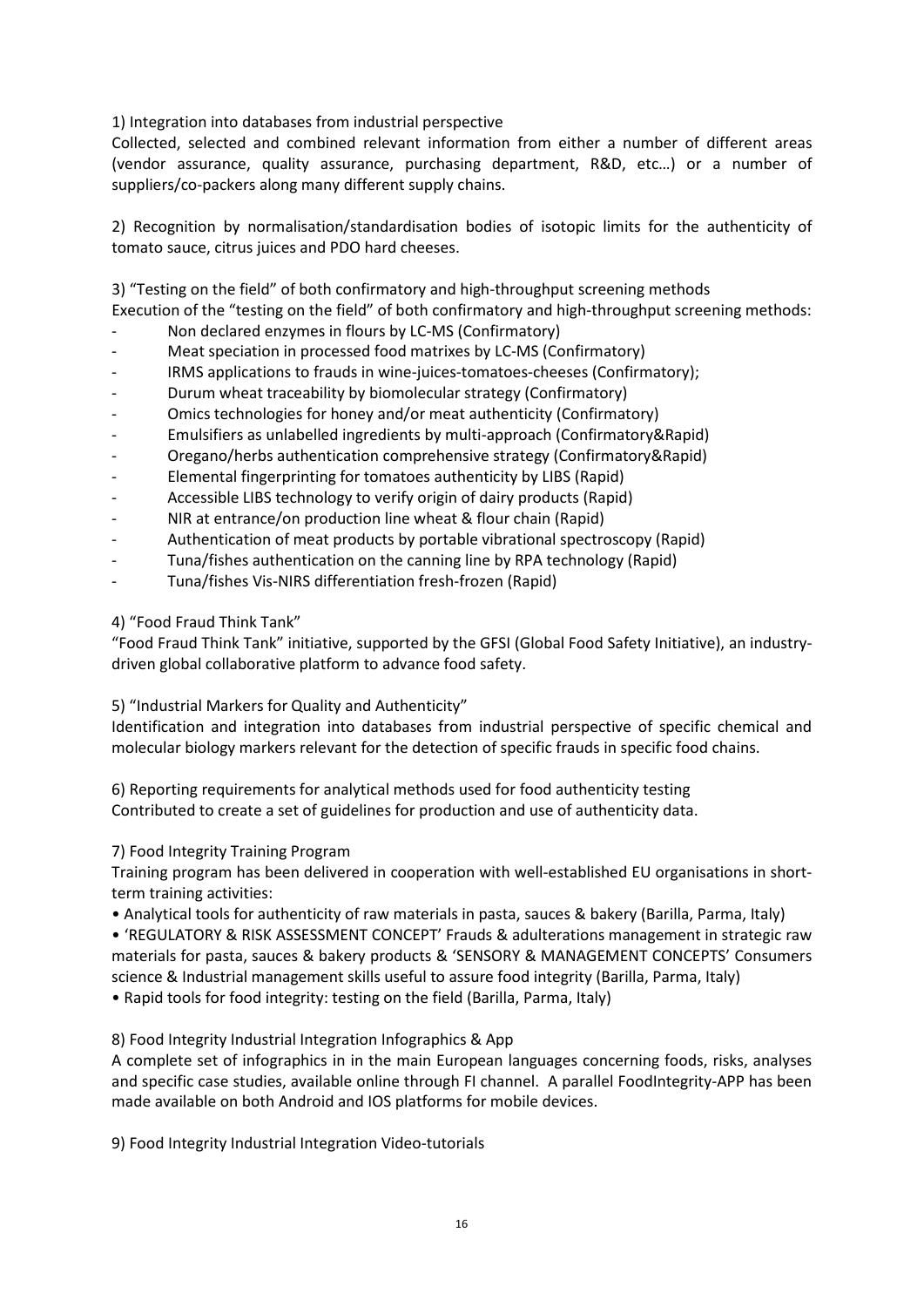Industrial Integration video-tutorial (and other parallel educational video-cartoons) to give a look into FoodIntegrity industrial perspective work.

10) Food Integrity Industrial Integration Vulnerability assessment & Guidelines

Rationalization of all the relevant "industrial outcomes & tools" of the FoodIntegrity project.

#### **WP11: Dissemination & Knowledge Transfer**

The FoodIntegrity project undertaken a wide range of dissemination and training activities in order to inform the widest audience (composed of stakeholders as well as scientists, official authorities and the general public) about the actions performed during the project lifetime and the outcomes achieved to maximize impact in terms of improving food integrity.

The dissemination activities enabled excellent visibility of the FoodIntegrity project and informed the widest possible international stakeholder audience. The FoodIntegrity results will be made accessible and usable to different kinds of stakeholder groups, SMEs and industry in the agro-food sector, national and European risk assessors, policy makers, public authorities, EU (in general), in order to optimize the mechanisms and strategies with regard to food quality and safety and risk assessment.

In the educational context, developed complex training program with short- and long-term training / mobility activities in advanced analytical technologies and other specific knowledge developed / generated within the project framework to the project consortium members and external end-users at organisation / local / national level for scientists, academia, researchers, control labs etc. should enable knowledge transfer among potential end-users and transmission the scientific knowledge generated in the project.

- **FoodIntegrity** Dissemination and Communication Strategy & Plan developed
- FoodIntegrity project website [www.foodintegrity.eu](http://www.foodintegrity.eu/) developed and maintained
- Social network account on Twitter (@FoodIntegrityEU) created and fed by tweets from the project partners and apart
- Wide range of dissemination and communication activities at a range of international and national events to a broad scientific and general public delivered; various types of audience from many countries of Europe and worldwide impacted
- Many other dissemination and communication activities delivered such as (co)organisation or support / partnering of various events, radio/TV/newspaper interviews, education and outreach activities, etc.
- Series of scientific papers on the project achievements published and available on the website, tens in preparation
- More than 50 project partners contributed to the FoodIntegrity Handbook: A guide to food authenticity issues and analytical solutions (2018) edited by Jean-François Morin & Michèle Lees; published by Eurofins Analytics France, Nantes, France. ISBN: print version 978-2-9566303-0-2, electronic version 978-2-9566303-1-9 [\(https://doi.org/10.32741/fihb\)](https://doi.org/10.32741/fihb)
- 8 e-Newsletters published and available [on](https://secure.fera.defra.gov.uk/foodintegrity/index.cfm?sectionid=34) the website
- Series of Open Days, Demo-corner activities and FoodIntegrity supported sessions organised as satellite events of the well-recognised international symposia (International Symposium on Recent Advances in Food Analysis (RAFA 2015 and 2017), Belfast Summit on Global Food Integrity (ASSET 2018)) and FoodIntegrity conferences in 2016, 2017 and 2018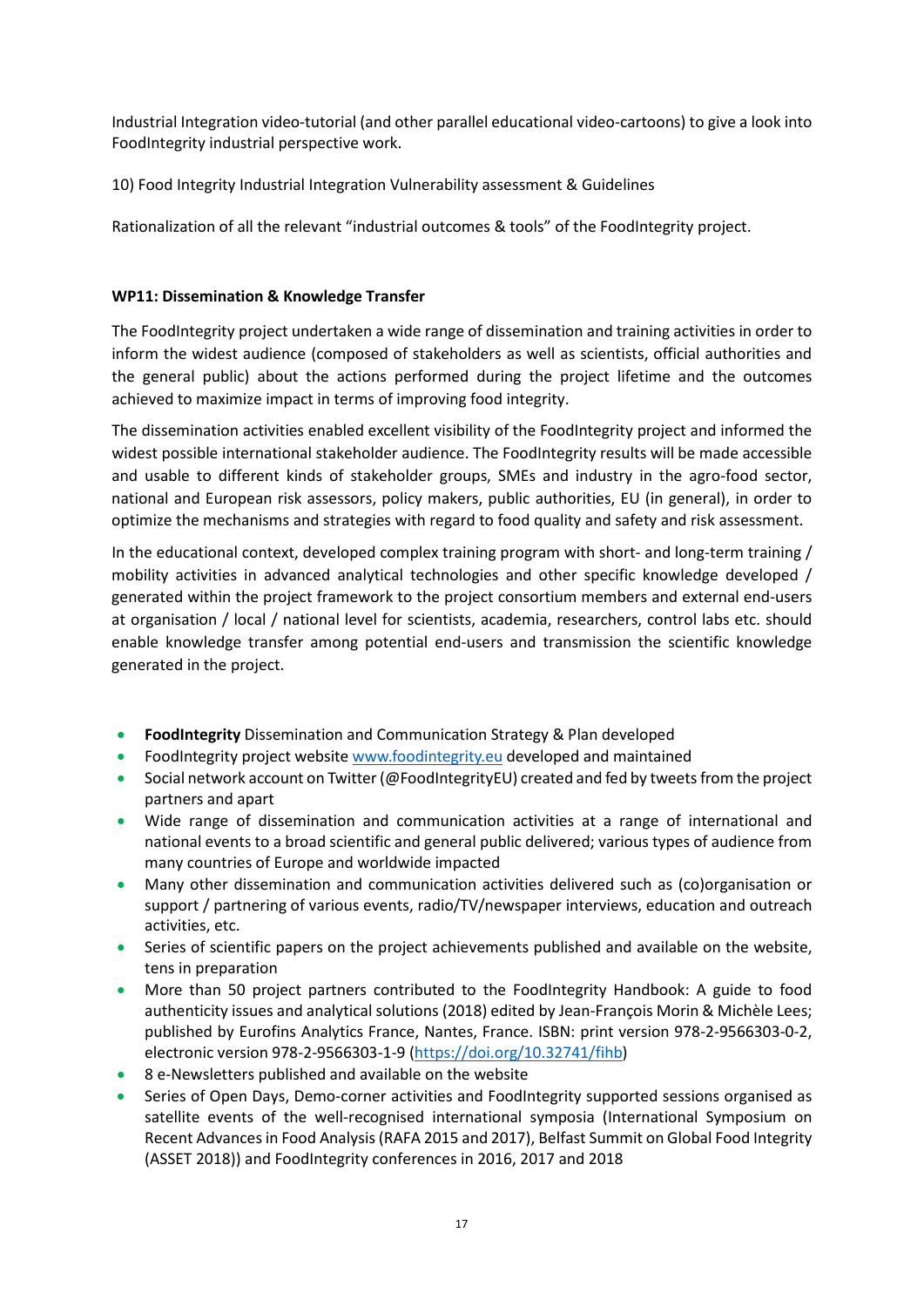- 5 closed consortium meetings followed by a food integrity stakeholder events "Assuring the integrity of the food chain" organised and altogether attended by 1 200 delegates from countries worldwide representing a range of stakeholders from food control authorities, EC representatives, governmental bodies, trade organisations, scientific community, food industry, control labs, media and producers of analytical instrumentation and consumables; information on FoodIntegrity conferences available [on](https://secure.fera.defra.gov.uk/foodintegrity/index.cfm?sectionid=3) the website
- For the efficient knowledge transfer on developed technologies and other information generated within the project framework, training network has been established, consisting of comprehensive training program, young scientist mobility program, establishing a training school, organisation a series of the workshops.

# **WP 13: Consumer and Brand Protection in Complex Foods from Protein Signatures Using Mass Spectrometry**

This workpackage had the primary aim of developing and demonstrating MRM-MS methods for verifying food authenticity via the protein component in complex multi-ingredient foods, typified by pizza. An imperative throughout has been to develop methods that high-throughput, straightforward and cost effective. The sample preparation protocols have needed to overcome a variety of issues, e.g. matrix effects, whilst keeping to the brief of suitability for subsequent transfer into industry.

We have successfully achieved practical protocols for a variety of complex foods, to the extent that these are now being offered to the food sector commercially. We have also established the groundwork for further methods in the future, especially in the area of universal markers.

Our work has been disseminated through a range of mechanisms, not least papers in the peerreviewed literature (two already published, additional papers in preparation). We will continue to publicise our workover the coming months, through additional channels such as trade journals and social media.

# **Highlights:**

- Protocols for authenticating the main ingredients of a pizza, a typical 'complex' food. Specifically demonstrated for cheese (mozzarella).
- Demonstration of the ability to differentiate between tomato varieties and between skin versus flesh versus seed via peptide markers.
- Protocol for the species determination and quantitation for cured meat products, a unique complex food product.
- Protocols for relative quantitation of raw and cooked meats in mixtures and a range of food products and matrices.
- Protocol for quasi-untargeted adulteration detection in meat mixtures using a global marker approach
- Ring trials carried out by all partners on a range of different samples, which validated the protocols and the ability to transfer between MS platforms.

#### **Key outputs:**

- Publication: "MRM–MS of marker peptides and their abundance as a tool for authentication of meat species and meat cuts in single-cut meat products" Nalazek-Rudnicka et al (2019) https://doi.org/10.1016/j.foodchem.2019.01.007
- Confidential report to industry partner Kummer on the topic of authentication and species determination in cured meat products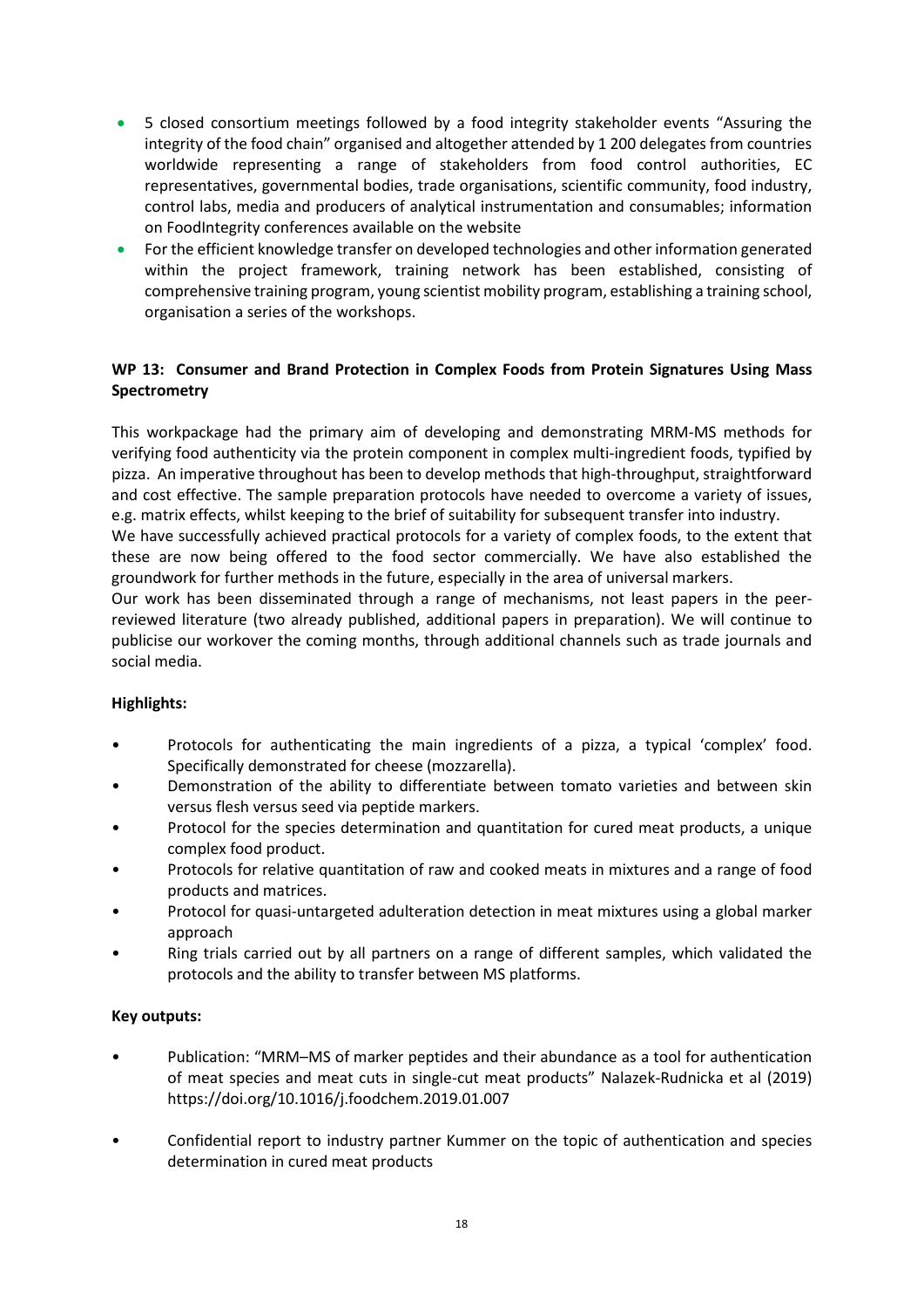Publication: "Quantitative authenticity testing of buffalo mozzarella via  $\alpha s1$ -Casein using multiple reaction monitoring mass spectrometry" Gunning et al (2019) <https://doi.org/10.1016/j.foodcont.2019.02.029>

# **WP14 From nutritive seeds to complex foods: Markers of composition and stability along the food production chain. Case study: Chia (Salvia hispanica L.), flax (linseed; Linum usitatissimum), sesame (Sesamum indicum) and bakery products containing these seeds.**

We found diverse markers to verify the authenticity of chia, flax and sesame seeds and, its presence In complex foods (bakery products containing chia seeds or defatted chia). We verified the stability of chia, flax and sesame markers considering important nutritional components and proposed markers (chemical and molecular), along the production chain (production of bakery products containing these seeds, single seed or mixtures). The tool-kit, constructed from diverse markers (genetic-molecular, chemical, etc.) enable the verification of the presence and relative amount of chia, flax and sesame for regulatory purposes using blind commercial samples (bakery products containing seeds). Thus, we developed a tool-kit that can be used to verify the presence of these nutritive seeds in commercial bakery products, which could be extended to the verification of other components of nutritional importance in complex foods, including processed foods, improving consumer´s trust and the certification of composition by food-industry. The method could be used for regulatory purposes after some extra fittings.

Three tools developed using both raw seeds and lab-scale cookies were tested using commercial bakery products obtained from different shops in Argentina. Developed methods were able to positively identify the presence of studied seeds in commercial products claiming their presence in the label. No products containing false declaration in the label were found. The use of both chemical/metabolomic and DNA-based methods were useful for both screening and confirmatory purposes. Detailed results were reported in the Deliverable 14.3.

Main outcomes are as follows:

- 1.1. We have **three independent methods** to verify the presence of chia, flax and sesame **seeds in complex foods**(GC-MS+ Machine Learning / LC-MS+ Chemometrics / RT-PCR of rbcl ribosome gene). These three methods perform quite well with cookies and other bakery products.
- 1.2. Identification of metabolic markers is possible considering the complexity of chemical reactions during food processing, especially baking (non-target vs. target analysis).
- 1.3. Combination of metabolic markers (non-target) with other molecular (genetic) and target markers brings better results to fully identify the presence of nutritive seeds in baked products (complex food).
- 1.4. **Integrating three independent methods into a "tool kit**" enable both screening and confirmatory methods, mainly non-target methods for screening and target methods for confirmatory issues (quantitative levels could be necessary for regulatory purposes).
- 1.5. This tool-kit should enable detection of frauds in foods containing these nutritive seeds, also improving the nutritional information to consumers on the presence of bioactive compounds in such foods

# **WP 15 FISHUB Fish Identification Software Hub**

The main objective of the F.I.S.HUB project was to develop a software tool to be used in the field, by both professionals and inexperienced people, to detect species substitution. WP15 produced as output a software to classify 22 fish species through a picture taken by a mobile phone. This software is accessible through an app that is downloadable for free by any user. The detection of substitution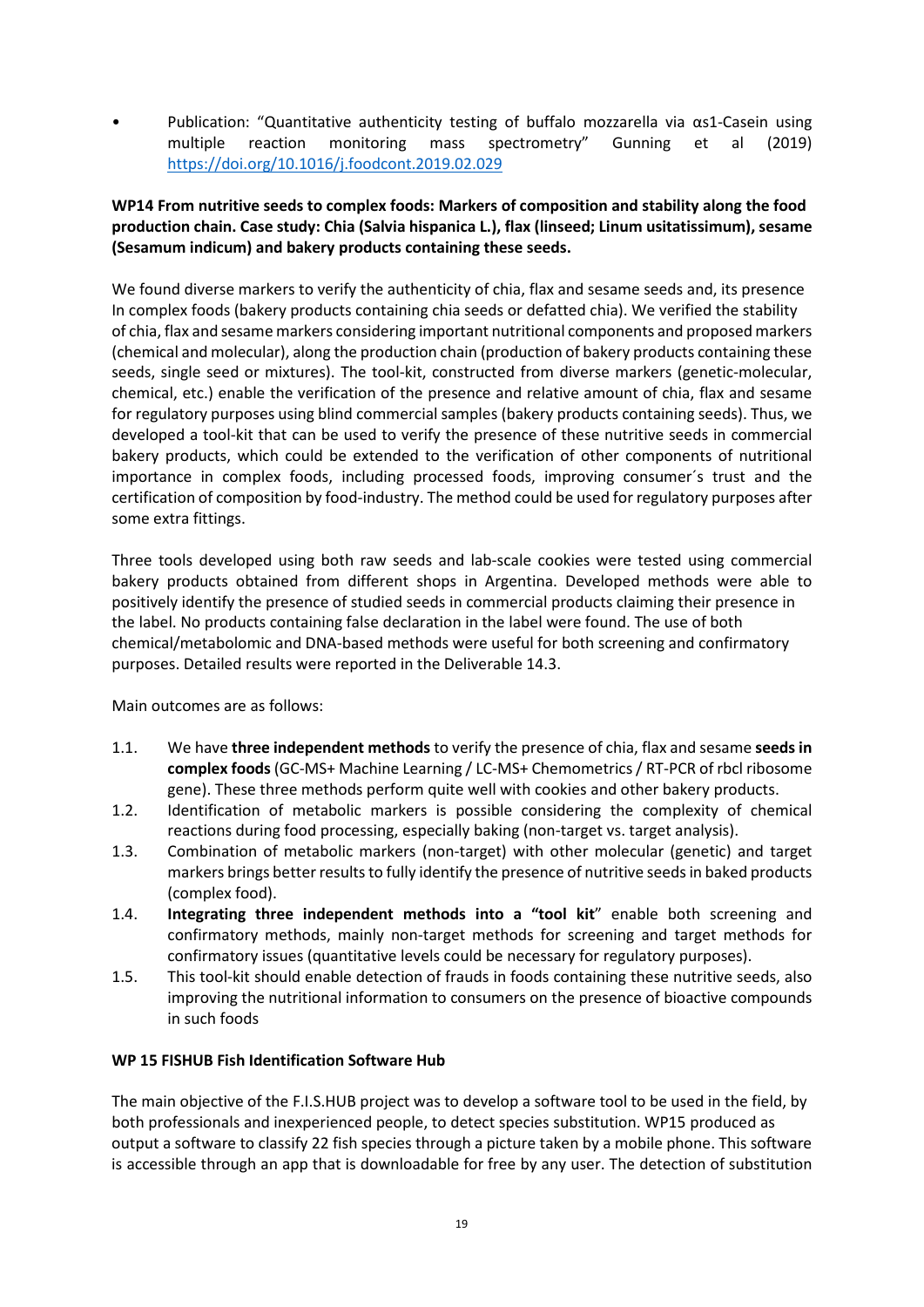fraud in fish can be carried out easily through this new app, by inexperienced consumers too. Moreover, a secondary output was the evidence that the SciO portable NIR, a low-cost device purchasable by anyone, is a promising tool to identify species in fish fillets and could be mainly used for large scale screening at food industry level.

The FISHUB App has been developed as foreseen in the project. It is a mobile interface to the FisHUB database and classification server that were developed during the project. The FISHUB App allows, in this first release, to take or select a picture (from the phone photo album), to select the corresponding species, submit them to the FISHUB classification server, and finally display the classification results. The App also allows browsing the species covered by the FISHUB project and, for each of them, display a representative photo and its main morphological characteristics. The FisHUB App is available in the Apple Store and it has been submitted to Play Stores. It is also available in beta version at the website [www.fishub.eu.](http://www.fishub.eu/)

**Impact:** it can be used worldwide by food industries, consumers and controllers to detect fish substitution frauds. Its impact can increase with the implementation of the database.

# **WP16 Check X - Improving Supply Chain Integrity through Data Sharing**

The project concluded that application of Check X in the European food industry to detect and/ or prevent food fraud is feasible and financially viable, while also identifying technological alterations required to the integrity solution. In addition, recommendations were made regarding the sales of Check X, which are mostly implemented. The impact that the project will have in the future is an increased implementation of Check X by companies as well as increased system-wide Implementation by authorities such as governments, the EU, business sector associations or certification scheme owners. This will result in a reduction of food fraud in the organic sector particularly and the European food supply chain as a whole, as well as increased food integrity of organic products in the European food sector.

The analysis whether Check X developed as Check Organic for the organic sector can serve as a blueprint for all other commodities was answered positive and can thus be applied as a non-analytical supply chain integrity tool in the food industries at large. The possible applications will support the EU's strategy to fighting food fraud in commodity chains within the EU as well as for imported products in regional and global supply chains. Check X will also allow a more targeted application of analytical tools.

- 1. Check X can support companies with their food fraud risk mitigation measures: companies can apply the Internal Audit Compliance Management Module of Check X, the Supply Chain Monitor, and the Supply Chain Volume Monitor in their own supply chains to support existing fraud risk mitigation measures or put into effect new fraud risk mitigation measures.
- 2. System-wide application of Check X may enable authorities such as governments, the EU, business sector associations or certification scheme owners to more effectively detect and prevent fraud in the industry that they work in.
- 3. There are three pre-requisites for successful Check X system applications:
	- All supply chain actors within the system must participate,
	- All production and trade must be recorded, and
	- All relevant product qualities must be recorded.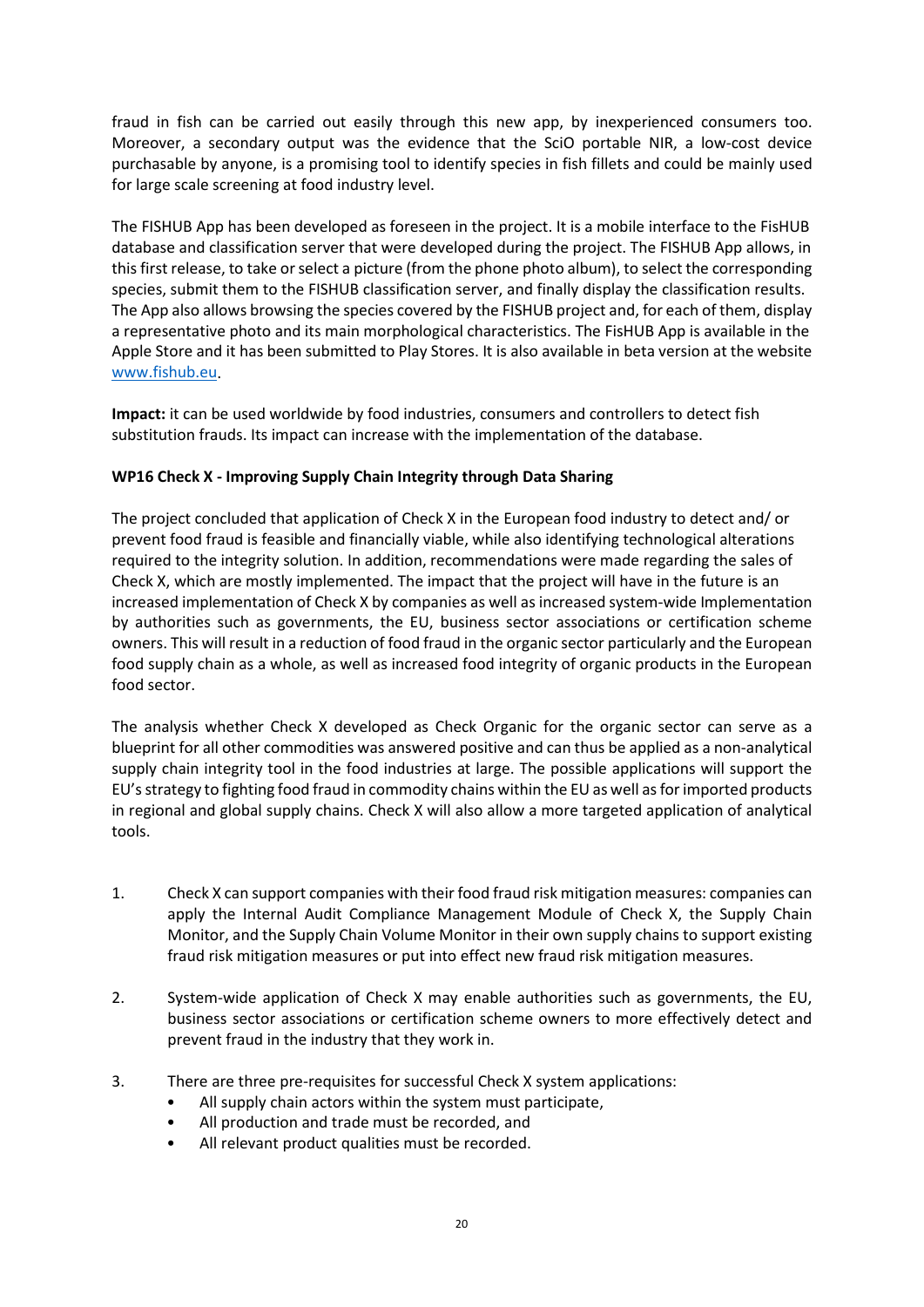A high percentage of relevant supply chain actors are enough to qualify as "all", as minor supply chain actors are either squeezed out of the system or are forced step by step to participate. Building a Check X system should not be prevented by an "all supply chain actors must participate" dogma.

- 4. A technological adaptation regarding the anonymisation of data for supply chain actors in Check X is desirable due to the participation of various participants with distinct roles.
- 5. There are two factors that determine the complexity (and therefore cost) of set-up and ongoing support: the number of data sources of compliance data, and the number of data sources of supply chain data.
- 6. There are five factors that determine the technological specifications of the Check X application, and therefore may or may not trigger technological adaptations of the current system: the number of standards included in Check X, the required product taxonomies, the way of operator identification, the type of primary production and requirements for mass balance calculation, and the product forms and product qualities, and requirements for mass balance calculation. In addition, the geographical scope and regional characteristics of the application may come into play.
- 7. From the cost-benefit survey with users of the FederBio Integrity Platform (FIP) in Italy (an existing Check X application), we concluded that the FIP is effective at preventing fraud, yet due to the current unsatisfactory level of policy harmonisation, the FIP is not working as smoothly as it should. However, once fully adopted by all supply chain actors and certifiers, the FIP has great potential in terms of time and cost savings for participants.
- 8. The researchers identified a few challenges in conversations about Check X done as a part of the feasibility study; interview partners often struggle to identify what type of Check X application may be best for their organisation. The researchers concluded that future efforts should focus on successful communication about Check X and identified three recommendations to address this challenge: To revisit and sharpen the communications strategy for Check X, to map the Check X sales process and develop sales tools, and to sharpen the online presence of Check X.

# **WP17 – Feasibility Study Information Sharing & Analysis along the Food Chain to identify Emerging Food Integrity Issues. Main Science & Technology results**

1) Overview of information sources and analytics, and systems of sharing.

In several desk study reports a detailed overview was produced on the type of information and the sources that may contain (early) signals of food integrity issues, as well as on the systems and types of sharing under current and expected information technology developments. A potential architecture for such a system for the food chain to share information on potential food integrity issues was suggested, taking into account the context and conditions for (pre-competitive) information sharing between stakeholders in the food chain (see also next item).

Also, an overview was produced on how to be able to analyse the information available to find the early signals of and emerging food integrity issues. Such analyses of large volumes of information need both automated searches (e.g. data mining) and expert judgment and assessment.

The major conclusion is that the technical potential for an information sharing system is broadly available, as well as systems for the automated analysis (and pre-selection) of relevant data and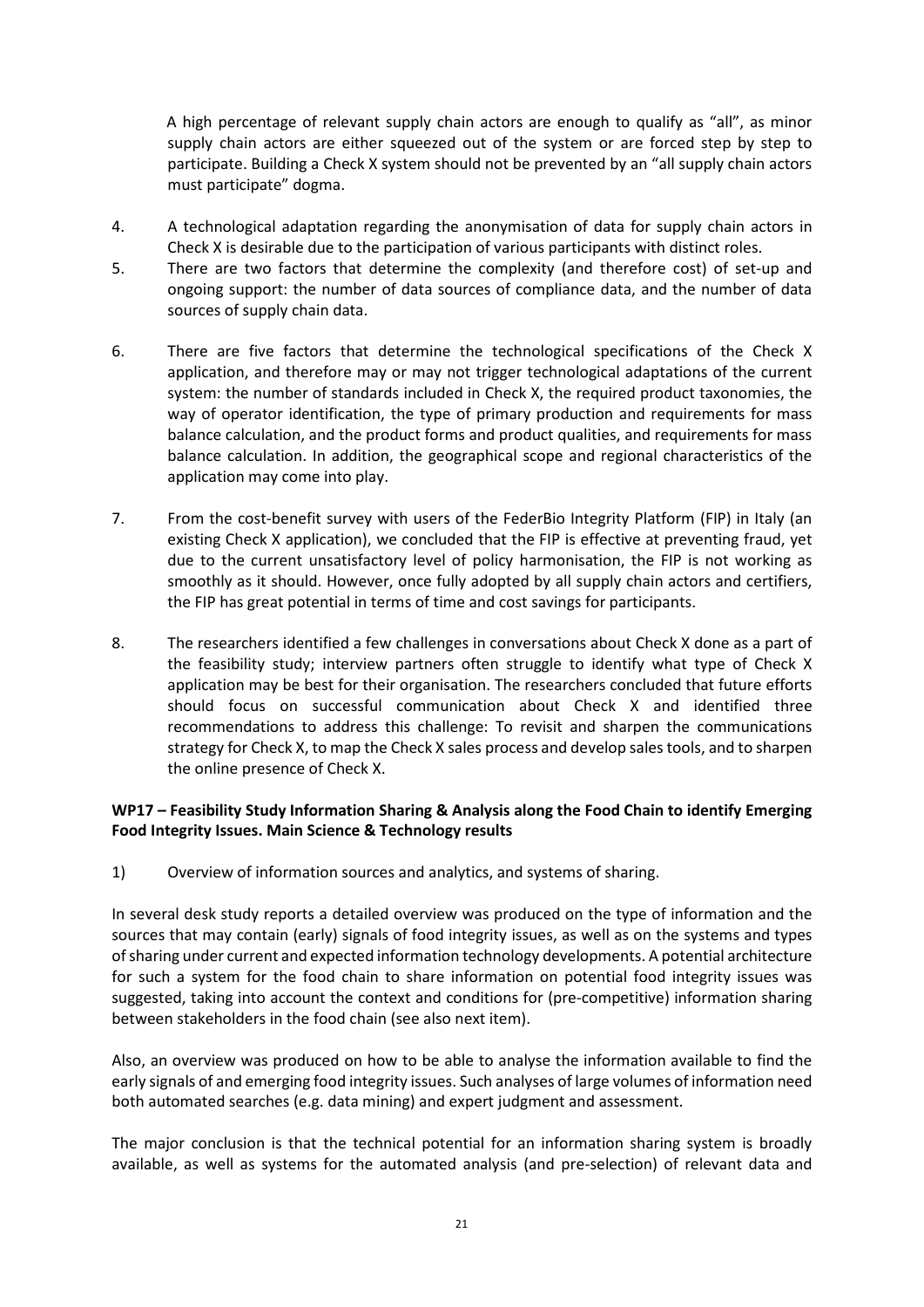information. The set back is the availability of the information, for which sharing is a prerequisite, and this might lead to a basic chicken-and-egg discussion. Also, a good model for the assessment and judgment of early signals still needs to be developed.

2) Stakeholder attitudes and conditions

A Delphi-type survey was performed to establish the attitude of stakeholders towards the food integrity problem and information sharing as a method to prevent or prepare for food integrity issues. This survey was done in three rounds, two through the internet and one workshop (held in Belfast, UK, in May 2018). The purpose was to make an inventory of hurdles and solutions, as well as (side) conditions for an information sharing system.

The major conclusion is that stakeholders appreciate the idea of sharing information that may lead to the early identification of food integrity issues, but differ in the side conditions under which to share and the extent of data and information to share, and at what timing. Some conclusions on the side conditions can be drawn, e.g. a third party should be responsible, information sources should be as broad as possible (incl. authorities), and, obviously, confidentiality needs to be guaranteed.

# **WP18 "INTELLItrace"**

The main focus of the WP18 actions was based on the harmonization and validation of non-targeted methods applied to the protection of foods from frauds. The final goal, following an articulated and deep discussion about validation procedures (also involving Partners from other WPs within FI Project), was the drafting of a suggested guidance for the validation of non-targeted methods. More details are reported on the following Key outputs.

# **Key outputs**

# **1) Harmonization of non-targeted analytical methods**

This topic was a strategic preliminary work for the Units involved in WP18. Harmonization of nontargeted methods aimed at correctly classifying food commodities according to defined characteristics is a key topic, particularly regarding the comparability of the results when they are applied by different operators in different laboratories (proficiency tests, interlaboratory trials). Chromatographic, electrophoretic, spectroscopic and DNA-related methods were considered. This part of the work allowed identifying criticisms regarding the application of some techniques (particularly nontraditional techniques here considered, e.g. DART-MS analysis). The outputs from this collaborative work are principally related to i) the setting up of shared and harmonized protocols of analysis and ii) the identification of the limits (criticisms and biases) regarding the application of specific analytical methods to some food matrices.

# **2) New insights about applicability of non-targeted methods to selected food matrices (salmon; rice; honey; saffron) in order to protect them from food frauds**

The general lay out of the WP project was based on two main blocks: i) analysis of data sets previously produced within other Projects and ii) the generation of new data sets. The analysis of the "old" data in many cases led to problems often related to the retrieval of raw unprocessed data, as well as to the comparison among sets of data produced under different experimental conditions. The newly produced data sets (particularly regarding some specific models, as in the case of identification of farmed and wild salmons from different geographical origins) allowed to new insights on food composition and on the setting up of new analytical/post analytical protocols useful to track the origin. Moreover, compositional (and genomic) data related to the matrices here considered (saffron, rice, salmon, honey) were produced.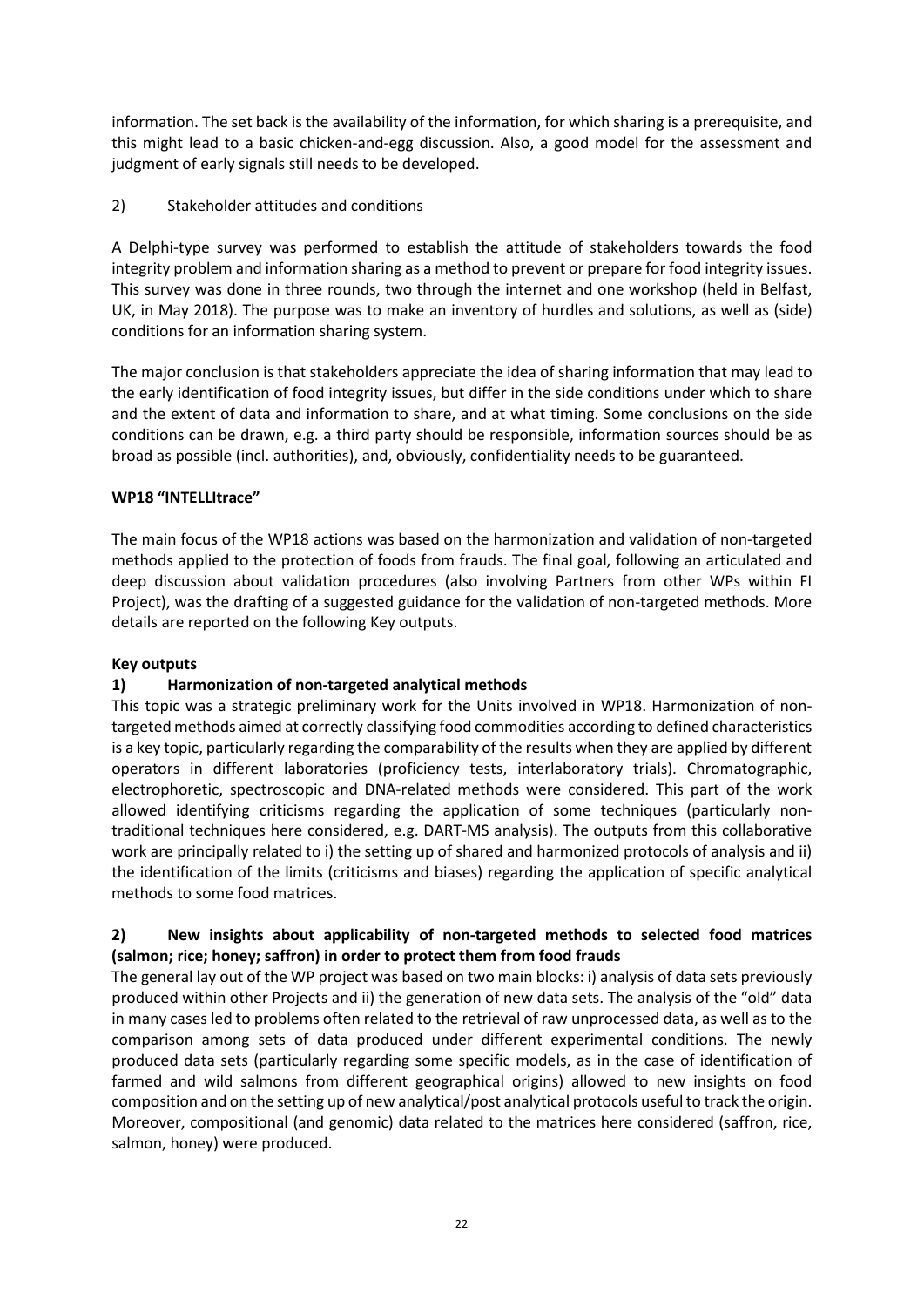# **3) Deep evaluation of Artificial intelligence-based methods for post-analytical processing of data**

A fundamental aim of the Project was the in depth analysis of the more common algorithms useful to process data sets (post-analytical processing), particularly regarding the selection of the more performing classifiers useful in this area. The main outcomes in this line have been the evaluation of the suitability of feature selection methods based on correlation of the considered class, and of supervised machine learning algorithms, even in presence of a limited number of samples. The standard evaluation process adopted in Machine Learning has also been employed as a main inspiration point, in order to define the final guidelines objective of the project.

# **4) Guidance on the validation of non-targeted methods**

The final goal of the WP18 activity was the drafting of the Guidance for the validation of non-targeted methods applied to assess food integrity, related to the analytical and the post-analytical steps of the process. The draft of the Guidance, produced by the Partners of the WP18, but deeply discussed among other Partners of FI Projects (mainly FERA, BfR and WUR), has been published as Deliverable, taking into account the precise description of the validation process (step by step), as well as providing some examples of validation. This final document was prepared considering the scientific literature (previously published position papers), best practices protocols, standards and regulation currently available. The guidance is intended as a series of general suggestions and remarks useful for those operators who approach non-targeted methods for analysing foods.

# **WP19 NIRS microsensors and ICT platforms**

Over the last two years, a NIRS system (MicroNIR Onsite, Viavi Solutions, USA) has been optimized and trained by members of the UCO (University of Cordoba) research team to collect spectra from pigs' fat tissue directly in the slaughterhouse for classification and characterization purposes. Main Science & Technology results/foregrounds are described below.

- "Optimisation of a portable miniature spectrometer for the on-site analysis of individual pork carcasses, at the slaughterhouses". The spectral acquisition of fat tissue using portable NIR sensors at the slaughterhouse environment was optimized.

- "Transferring the previous spectral databases from at-line instruments to the portable ones, and updating the models with new samples for the prediction of fatty acids content and for the authentication of the premium commercial category". A large dataset of Iberian pig spectra analysed in a monochromator lab instrument was successfully transferred to a miniature low-cost and real-time miniaturized NIR instrument using a methodology based in the concept of "spectral matching".

- "Evaluation of advanced chemometric strategies for increasing the prediction model's robustness". Both quantitative and qualitative approaches were used. The portable MicroNIR spectrometer results for fatty acids composition were found to be similar than a lab NIR instrument. Results clearly demonstrated the feasibility of using the MicroNIR for on-site classification of carcasses.

- "Design and building of an app to access the NIRS web virtual environment through cloud computing from mobile/tablet devices for the instantaneous monitoring of Iberian pig quality". An app to access the NIRS web virtual environment through cloud computing from mobile/tablet devices for the instantaneous monitoring of Iberian pig quality has been designed and built. A patent is being prepared for submission. A connection protocol between the mobile device and the platform, for enabling the consumer access to the information of a product identified by a QR code (related to fatty acids composition, market category, origin or production system) has been developed.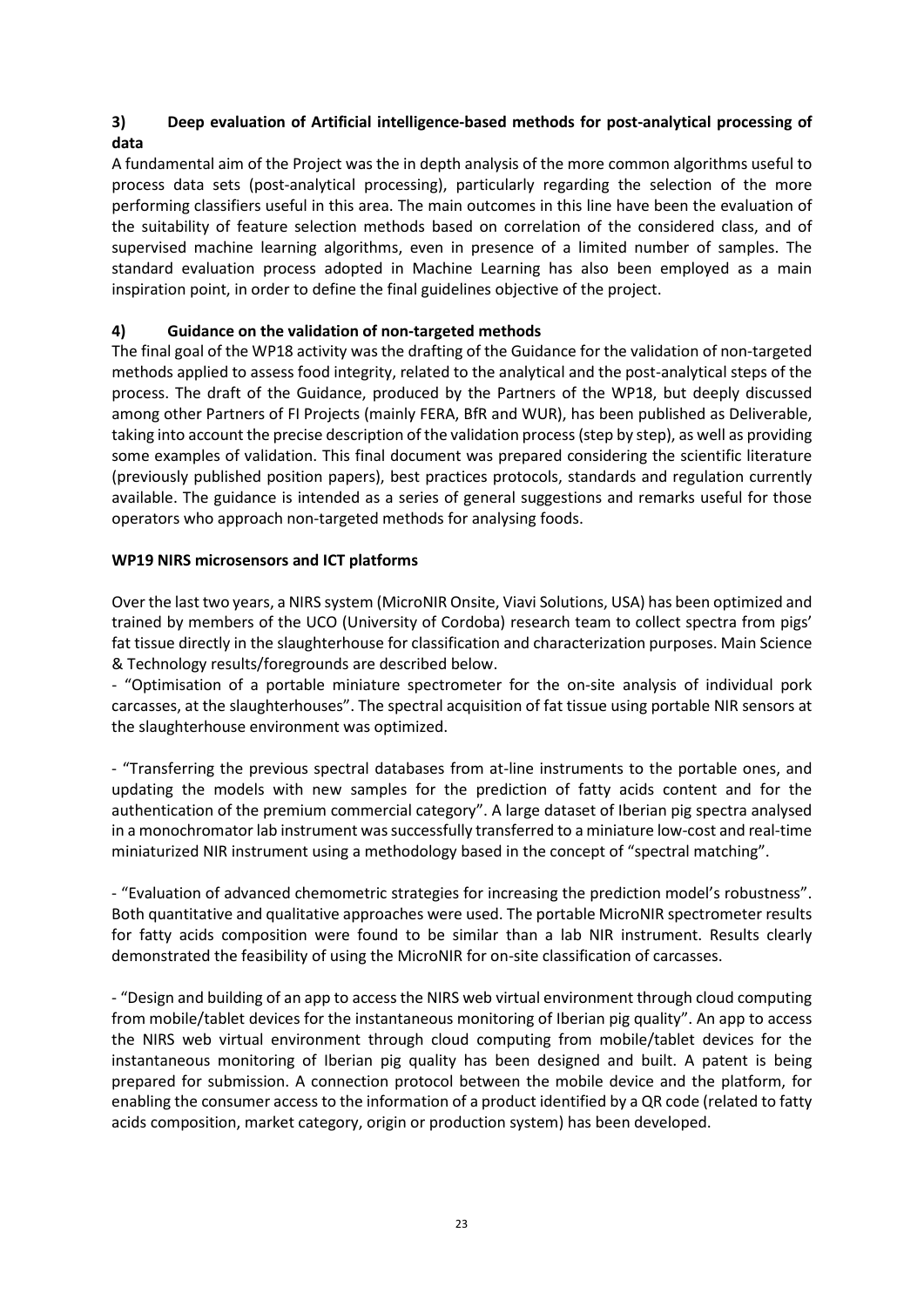- "Wider applications of NIRS". Guidelines for food industries that want to implement NIRS technology have been drawn. The potentialities of NIRS for other uses in food authentication, in particular focused to other applications in the meat industry have been studied.

# **WP20 "Integrity of complex foods: innovation in analysis and communication"**

We have constructed an annotated data base which allowed us to evaluate the scientific literature and choose the best 6 DNA based analytical methods to be used in an industrial environment to test complex food products. The experimental results of the use of the 6 different methodologies chosen on the two test products (Bolognese sauce and dried raw ham tortellini) and the analysis of the process flow diagrams allowed us to choose among them the most appropriate to be positioned the in critical points along the process flow, in order to detect possible frauds or adulterations of specific ingredients.

All these results have allowed the compilation of a list of guidelines and recommendations for industrial stakeholders.

We have also investigated the best tools and channels for communicating integrity of complex foods through a consumer study performed in Denmark and Italy. In general, the interviewed consumers were not used to look for QR codes when they were shopping and they thought that it would take too much time. They said that they want to be sure that it gets useful information and not that it only take them to a homepage. Both consumers in Italy and in Denmark consider themselves as persons that are interested in what the food contains and are interested to know the origin of the food. Among the Danish consumers there was a higher share of consumers that was searching for new food products while Italian consumers seems to be somehow more positive towards the QR code use.

All these results have allowed the compilation of a list of guidelines and recommendations to stakeholders to make a good and useful QR code.

#### **Key outputs**

# 1) Production of the Database.

To assess critically the scientific literature reporting application of analytical DNA methods to authenticity testing of complex food products, a bibliographic research was performed using PubMed and EBSCO libraries by keywords. We have analysed about 120 articles, published in the last 20 years. This database was used to understand the current state-of-the-art of know-how and methodologies.

2) Set up an evaluation of a panel of 6 analytical methods on complex food products.

Although more advanced molecular biology techniques (e,g, Next Generation Sequencing analysis, digital PCR) have been developed these are still too expensive and/or difficult to be routinely implemented in an industrial process line. For these reasons we have chosen to focus on traditional and real time PCR methods in order to provide the industry with a customized set of methods able to verify the compliance of food with regard to animal, plant and spice species declared on the labels. The 6 methods tested are: 1./2. endpoint singleplex and multiplexing PCR; 3./4. quantitative PCR (SybrGREEN/TaqMan probes) for bovine and porcine species; 5./6. endpoint singleplex/multiplex PCR for plants and spices.

3) Definition of the Process flow diagrams for the production of complex foods (ready-made sauce, stuffed pasta dish).

Process Flow Diagrams of two complex foods were analysed: ready-made sauce (Bolognese sauce) and stuffed pasta (Tortellini filled with meat). Then, these tests have been positioned in critical points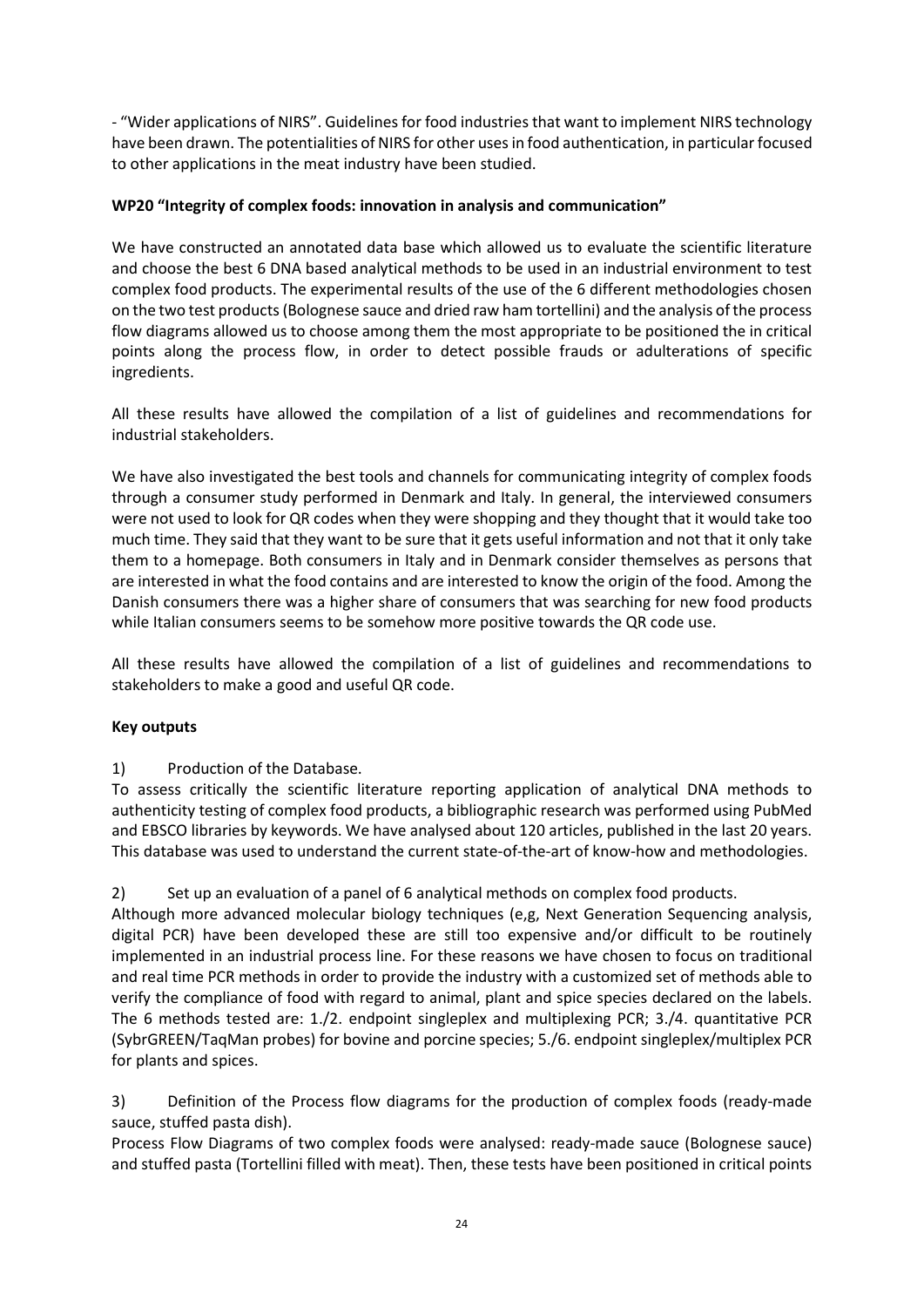along the process flow in order to detect possible frauds or adulterations of specific ingredients. These results have allowed the compilation of a list of guidelines and recommendations for industrial stakeholders.

4) Consumer study for the identification of the best tools and channels for communicating integrity of complex foods to consumers.

To investigate the best tools and channels for communicating integrity of complex foods a consumer study was performed in Denmark and Italy. In general the interviewed consumers were not used to look for QR codes when they were shopping and they thought that it would take too much time. They said that they want to be sure that it gets useful information and not that it only takes them to a homepage. Both consumers in Italy and in Denmark consider themselves as persons that are interested in what the food contains and are interested to know the origin of the food. Among the Danish consumers there was a higher share of consumers that was searching for new food products.

5) Guidelines to make a good and useful QR code.

6) Guidelines and recommendations for industrial producers of complex foods.

We have set some guidelines and recommendations for quality control and analytical strategies, in order to inform producers of ready-made multi-ingredient food products, to highlight how a supply and production chain can be checked to look for vulnerabilities and criticalities and how to compute a cost-benefit analysis of the resulting procedure.

These guidelines have been developed as tools for the control of the critical points along the production process of the two complex food products studied.

#### **WP21 Demonstration**

WP21 aims at carrying out demonstration activities linked with WP 15 & WP19, so the main Science & Technology results/foregrounds are the same as the ones described in WPs 19 and 15.

In particular, regarding demonstration activities of WP 15, we aimed at testing the accuracy of the software in correctly identifying the fish families included in the database, making a validation on site, carried out by people with different levels of experience, analysing possible variables influencing the performances of the software. The tool was cross-validated with the DNA analysis carried out in laboratory.

As far as the results of WP 21, demonstration assays were undertaken in the slaughterhouse with the final solution and an on-site evaluation of the advantages and limitations was conducted. The system developed in WP19 was industry tested with samples belonging to 12 different producers and collected in a new season (2018). The parameters that were selected for industrial trials were the commercial category and main fatty acids profile, the most representative and directly related to the ham quality. As this methodology is dynamic the models will be refined annually and improved with additional samples.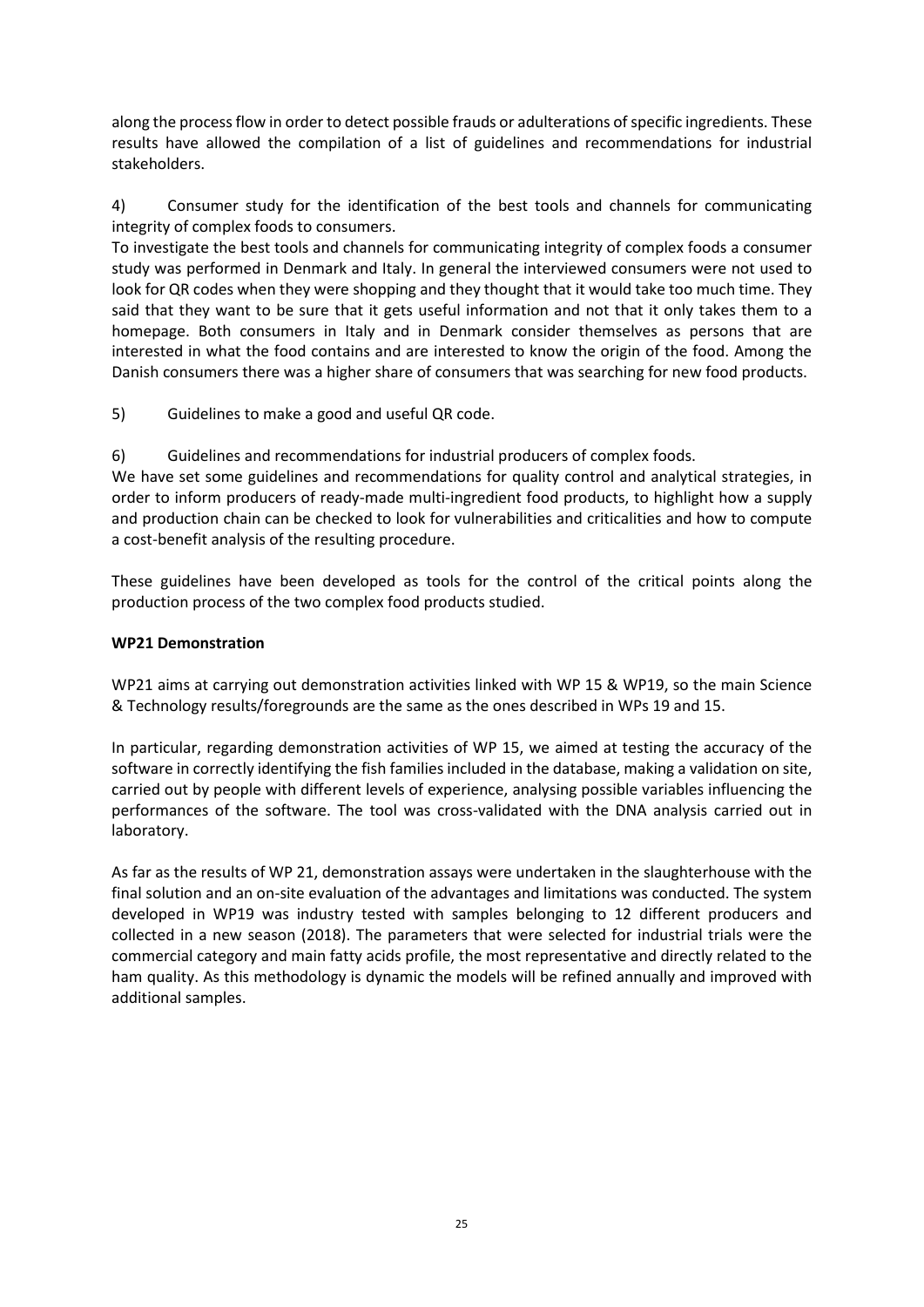#### **Strategic impact**

FOODINTEGRITY was specifically designed to maximise the impact of EU research on food authenticity and quality during the last 20 years. Its main purpose has been to consolidate existing research and be an international focal point that will drive the research and implementation of a transparent food assurance process for European products.

FOODINTEGRITY has enhanced the value of the European Agri-food sector by contributing to a visible food assurance infrastructure, endorsed by major stakeholders and with high global visibility. Not only can European producers provide authentic, high-quality food from sustainable production, but they are able to document this authenticity with reference to accepted and transparent methods, both paper trail and analytical. This visibility will not only ensure that European food products are better protected from counterfeiting and fraud due to state of the art systems and processes, but will also ensure that the legacy from the world's leading food safety and quality systems is preserved/enhanced.

Expected Impact from original call in the table attachment

#### **Establishing "Food Integrity" within a European Agri-food strategy**

FoodIntegrity has played a major role and had considerable impact on establishing "Food Integrity" within the EU. For example, it has contributed to the establishment of DG SANTE FoodFraudNetwork [https://ec.europa.eu/food/safety/food-fraud/ffn\\_en,](https://ec.europa.eu/food/safety/food-fraud/ffn_en) when FI was presented to the network in 2015. Similarly, close links have been established between FI and the Food fraud Knowledge Centre recently formed within the JRC in 2018 https://ec.europa.eu/knowledge4policy/food-fraud\_en. FI has contributed to policy discussions concerned with Olive oil (DG Agri), Spirit drinks (DG TAXUD) and seafish (DG SANTE, DG MARE). FI members were instrumental in setting up the Food Industry Intelligence Network (FIIN), the first industry body to fully embrace data sharing between industry partners.

In combination with Authent-net<http://www.authent-net.eu/> it has worked with EU Member States to produce a joint strategic agenda and also to provide a standard set of terms and conditions with respect to food fraud. This latter aspect has involved considerable input from FI participants into a CEN WorkShop Agreement (CWA) that has been recognised internationally as the first step in the potential global harmonisation of a set of terms and conditions for food fraud.

The considerable international outreach that FI has had has enabled the dissemination of this "EU model" of assuring food integrity (and the related added value) to other countries and continents and is being adopted by many as the most useful approach for addressing food fraud while at the same time protecting the added value of their local agri-food economy.

#### **Working with control authorities and industry to develop and promote the concept of food Integrity**

FoodIntegrity the project, has been very successful in developing and promoting the concept of Food Integrity, such that the term is now used by most stakeholders concerned with mitigating food fraud. The FI stakeholder platform established in WP1 has brought together major players from both the regulatory bodies and the food industry to ensure and promote the future of authentic, high quality European food production. Similarly, the FI conferences and workshops continue to attract multistakeholder audiences and provide valuable support and insight to both control authorities and industry. A good practical example is the FI Training programme where laboratory analysts from both industry and control authorities have taken part in training to access the state of the art in detection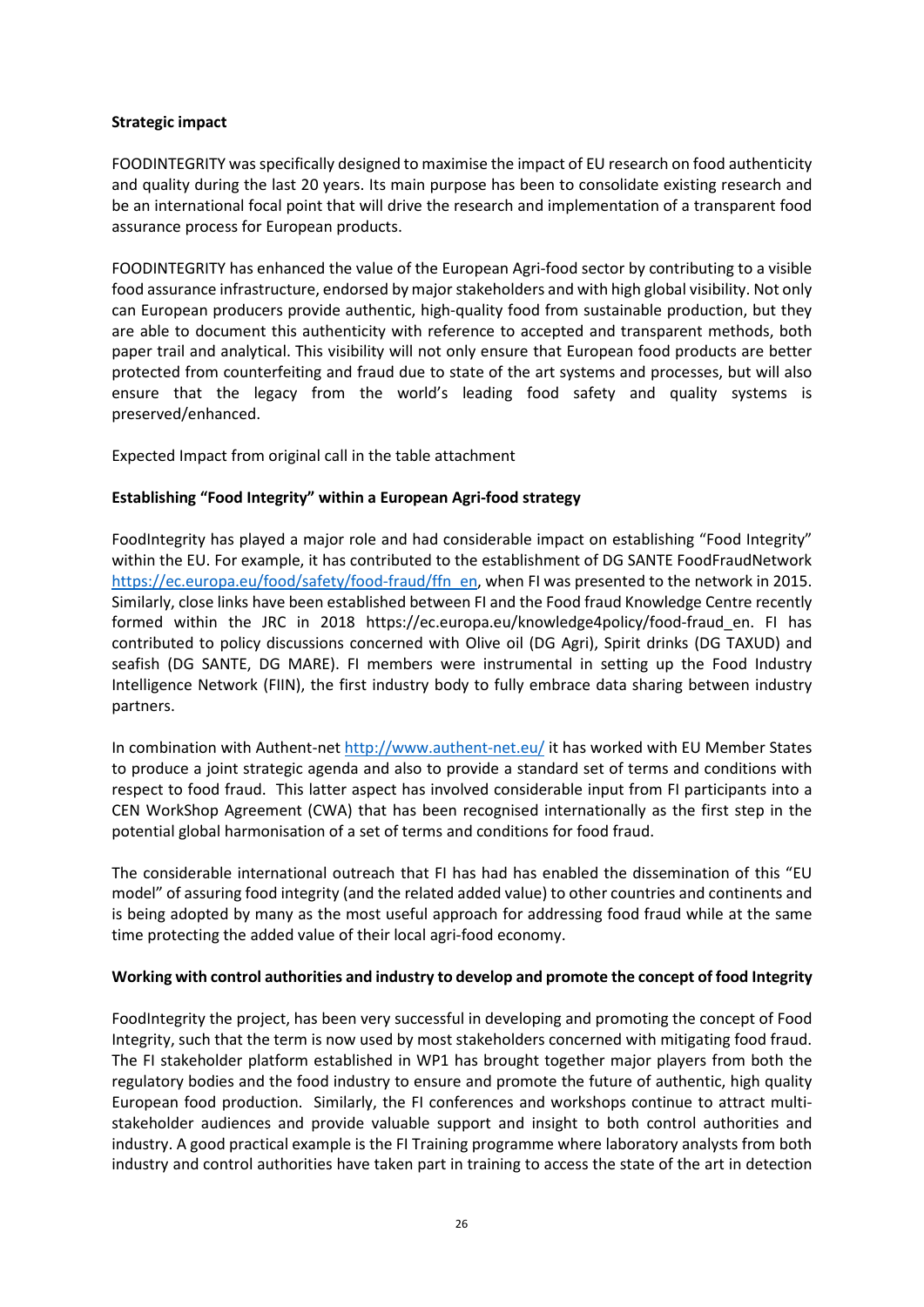and mitigation procedures. Control authorities (Food Standards Authority Ireland) and industry (Food & Drink Europe) have occupied advisory positions within the project and have ensured the project has maximum impact on the respective stakeholders.

# **Developing the tools and systems neededto assure the integrity ofthe agri-food chain**

A main focus of the project has been to develop new tools and systems, i.e. not just analytical methods. Indeed FI was the first to include a range of multidisciplinary approaches to the problem –some of which are:

- Best practice for assuring the integrity of complex foods
- The use of non-analytical (method) approaches to authenticating foods e.g. mass balance, data sharing, mapping of claims, citizen science approaches, early warning systems that anticipate fraud
- Open source knowledgebase of information on analytical methods
- Demonstration of in-situ analytical systems for assuring product quality and by so doing, its authenticity and provenance.
- Exploring the concept of data sharing through both conceptual and IT based practical solutions (Check X)
- Developing the science and quality assurance infrastructure around non-targeted analysis to enable it to be implemented by industry and control authorities

A key issue is that these methods and tools should be transparent and readily available to all stakeholders, not only in the scientific domain. Important scientific solution/damage mitigation in the agri-food chain of FOODINTEGRITY is the improved interaction between stakeholders and the scientific world, where scientists develop authenticity tests and make them readily available in the food chain to assure the integrity of foods for European (and non- European) consumers.

# **Establishing an expert group(s)to adviseon food authenticity/fraud issues**

Considerable resources have been placed within FI to mobilise what probably is the world's largest body of expertise in food authenticity. For example, the FI network comprises over 300 experts that have been used to: advise on the scope and content of 8 scientific opinions, inputted into the various FI workshops throughout the lifetime of the project, input into future strategy, aiding in gap analysis and convening independent expert panels on relevant topics. FI has contributed its experts to a wide range of formal expert committees and task forces around the world, e.g. Codex, ISO, CEN, GFSI, ILSI. Until the advent of FI the resources and visibility of such expertise was very low- a key impact of FoodIntegrity is that the visibility of such expertise is now very high.

# **Establishing an earlywarning system thatwill identify emerging riskswith regardto food fraud**

FoodIntegrity has led the way in terms of developing systems and tools that look to anticipate food fraud and the associated emerging risks. A dedicated WP has successfully developed systems that can: 1) predict the type of fraud detected from minimal information 2) provide risk profiles for food and ingredients in the food supply. This latter system is now a commercial service at Fera (see WP8).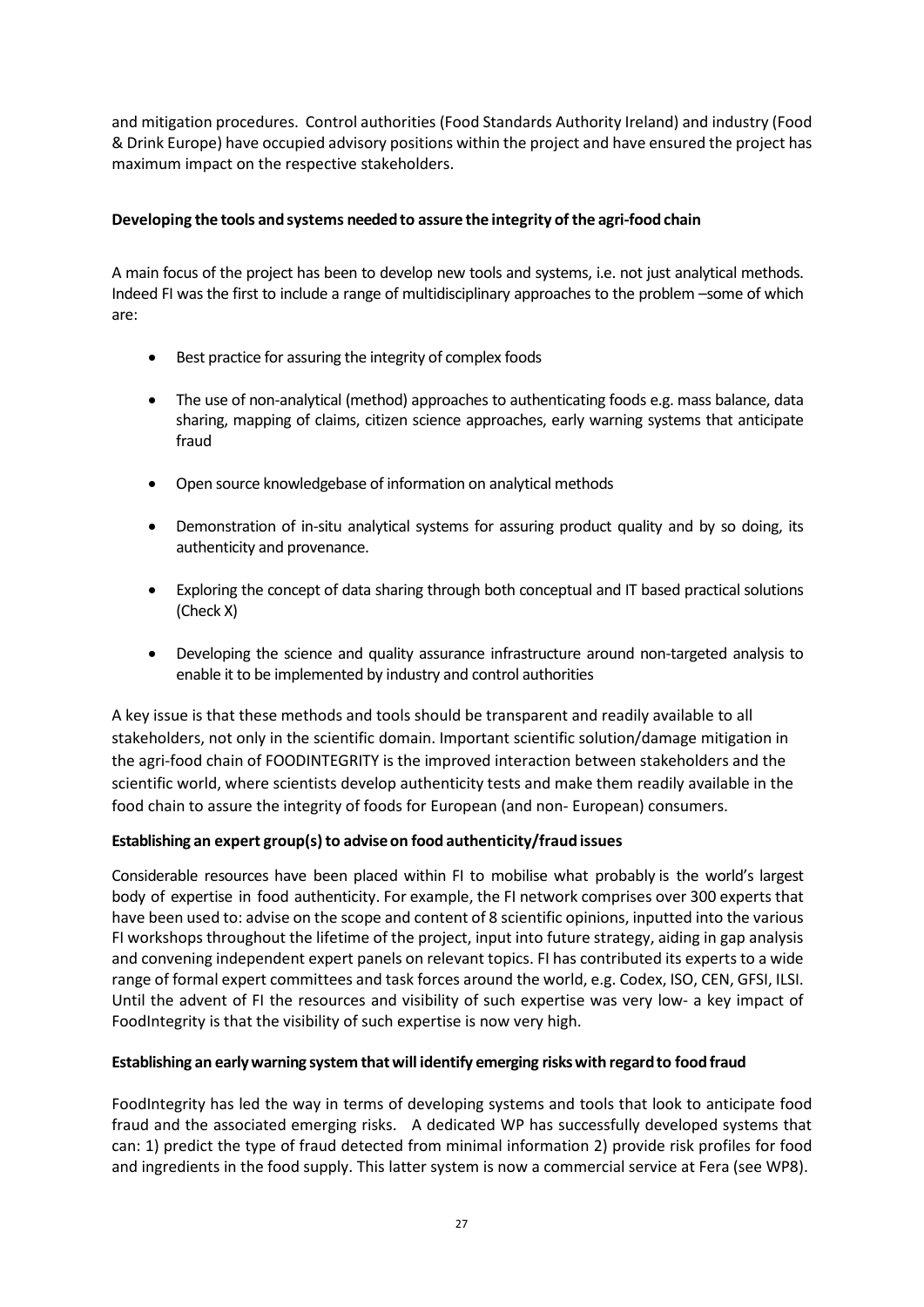#### **Extensive training and knowledge transfer activities**

- Wide range of dissemination and communication activities at a range of international and national events to a broad scientific and general public delivered; various types of audience from many countries of Europe and worldwide impacted.
- Series of Open Days, Demo-corner activities and FoodIntegrity supported sessions organised as satellite events of the well-recognised international symposia (International Symposium on Recent Advances in developing countries e.g. a pan-African workshop that took place in South Africa in June 2018.
- 5 closed consortium meetings followed by a series of food integrity stakeholder events "Assuring the integrity of the food chain" organised and altogether attended by 1 200 delegates from countries worldwide representing a range of stakeholders from food control authorities, EC representatives, governmental bodies, trade organisations, scientific community, food industry, control labs, media and producers of analytical instrumentation and consumables; information on FoodIntegrity conferences available [on](https://secure.fera.defra.gov.uk/foodintegrity/index.cfm?sectionid=3) the website
- For the efficient knowledge transfer on developed technologies and other information generated within the project framework, *training network has been established*, consisting of comprehensive training program, young scientist mobility program, establishing a training school, organisation a series of the workshops.

See WP11

# **An enhanced understanding of how food fraud can affect the purchasing behaviour of consumers in developing countrieswith regardto Europeanfood.**

FI has undertaken extensive research in China and has undertaken a systematic review of European perceptions. in this area with the following findings.

Food fraud is the failure to provide assurance of food authenticity, safety and quality (collectively called food integrity), and usually involves deliberately deceiving consumers to increase profit. Whilst this can reduce product quality, breach cultural or religious norms, or even compromise food safety and cause illness or harm it can also decrease price and enhance sensory quality, making products more attractive to consumers. The occurrence of a food fraud incident has negative impacts on consumer perceptions of food safety and their trust in food safety governance systems, from the perspective of both the prevention of food fraud and its mitigation. However, increased vigilance and detection across the food chain, as well as improved measures to prevent food fraud, will increase consumer confidence. Consumers can also take measures to protect themselves including preference to purchasing European products, and utilising specific packaging indicators to guarantee authenticity. The development of effective communication strategies with consumers is essential in the maintenance of consumer confidence. In addition to having a major scientific impact in this area this research has also provided end-user guidance to industry about how best to market their products in China.

# **Establishing the 10 year research priorities required to support the integrity of the European Agrifoodchain**